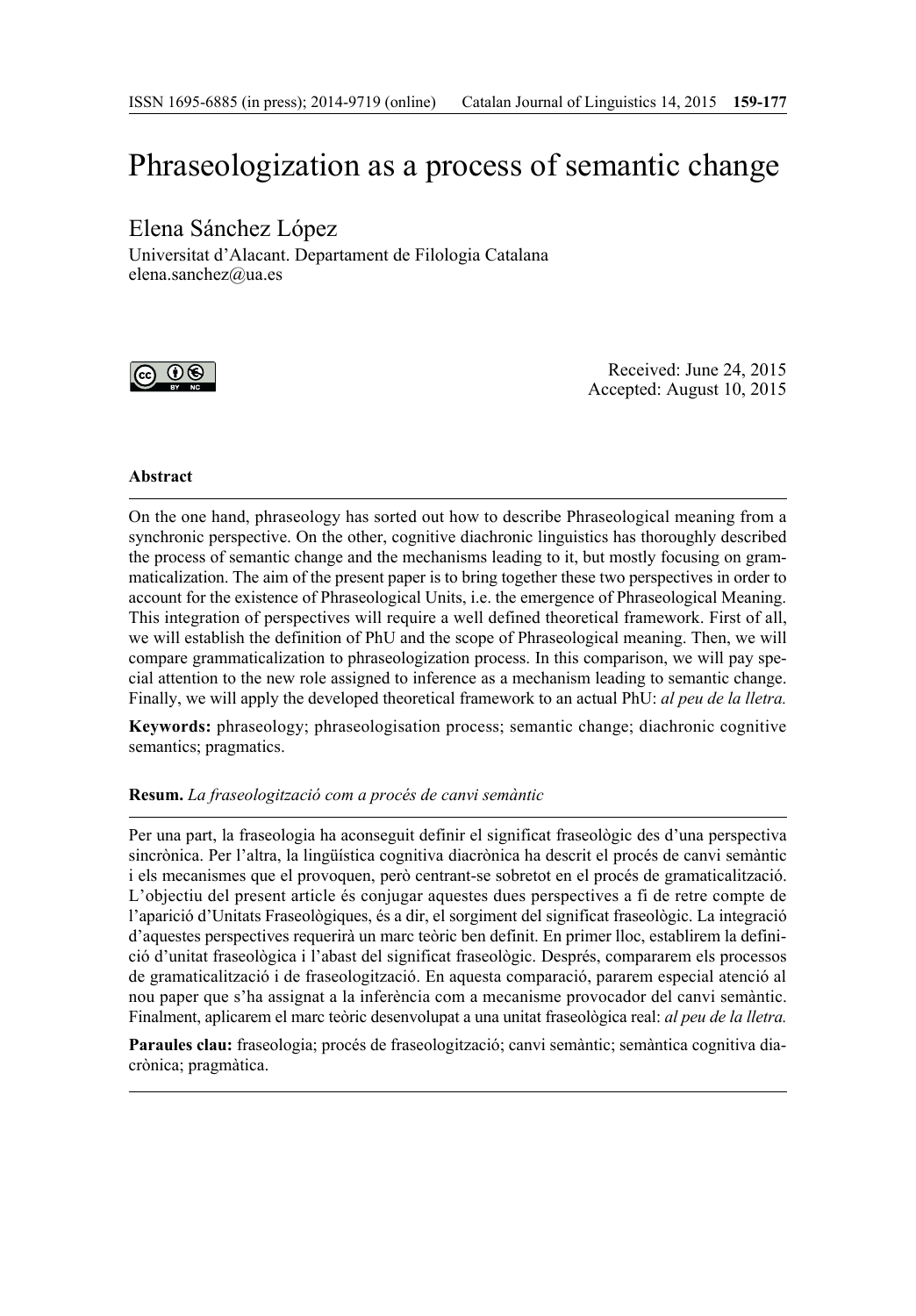#### **Table of Contents**

1. Introduction

2. Theoretical framework: perspective shift 4. Concluding remarks

References

3. Phraseologization and Phraseological change: *al peu de la lletra*

## **1. Introduction**

Phraseology was initially seen as an anecdotal phenomenon with anomalous features, just appealing for folklorists. Afterwards, it aroused the interest of linguists, who focused mainly on its structure and its taxonomy. Nowadays, within the framework of pragmatics and cognitive linguistics, we can see that much of what was traditionally considered arbitrary and difficult to classify is in fact systematic and motivated. We just have to adopt the right approach and pay attention to context and diachrony.

The current stage of a language is the end-result of an evolutionary process over time, i.e. of a diachronic process. This statement is especially relevant for Phraseological Units (PhU), since they still reflect their point of origin. As lexical relicts from an earlier language stage ―where they were created―, they are evidently the result of language change. Thus, their formation process, phraseologization, can be considered as a process leading to semantic change: a complex process yielding units with new semantic features. Despite its intrinsic interest, few studies have been devoted to it.

In the area of Iberian Studies we cannot find research works dealing specifically with semantic change connected to phraseological units. In contrast, historical evolution of monolexical words has been thoroughly investigated (e.g. Martines Peres 2000a, 2000b, 2012a, 2012b, 2013, 2014, 2015 for Catalan words). From this perspective, we can even find some papers on formation of polylexical elements (Garachana 2012, 2014) or of lexical units on the basis of more than one element (Buenafuentes de la Mata 2002). Martines' remark stating that "cognitive diachronic semantics, with the increasing contribution of pragmatics and cultural history, can open new paths to the field of observation and explanation of the generation of new meanings" (Martines Peres 2015) was the initial motivation of this paper.

In the field of phraseology, a few studies have dealt with the evolution of PhU. Burger (1996), Baranov and Dobrovol'skij (1996), Howarth (2000), Sánchez (2013) and Sánchez & Fuster (2012, 2014) have approached the phraseologization process, while Dräger (2012) and Sánchez & Fuster (2012, 2014) have addressed phraseological change. These works are very important, since they claim the existence of these processes and the necessity of a diachronic approach towards phraseology, but they do not really go into their causes, triggers or mechanisms.

In addition to them, linguists aiming to analyse PhU had to include processes in their descriptions, to account for their current features. For instance, Corpas (1996: 21-27) names several PhU features, such as institutionalization, stability and idioma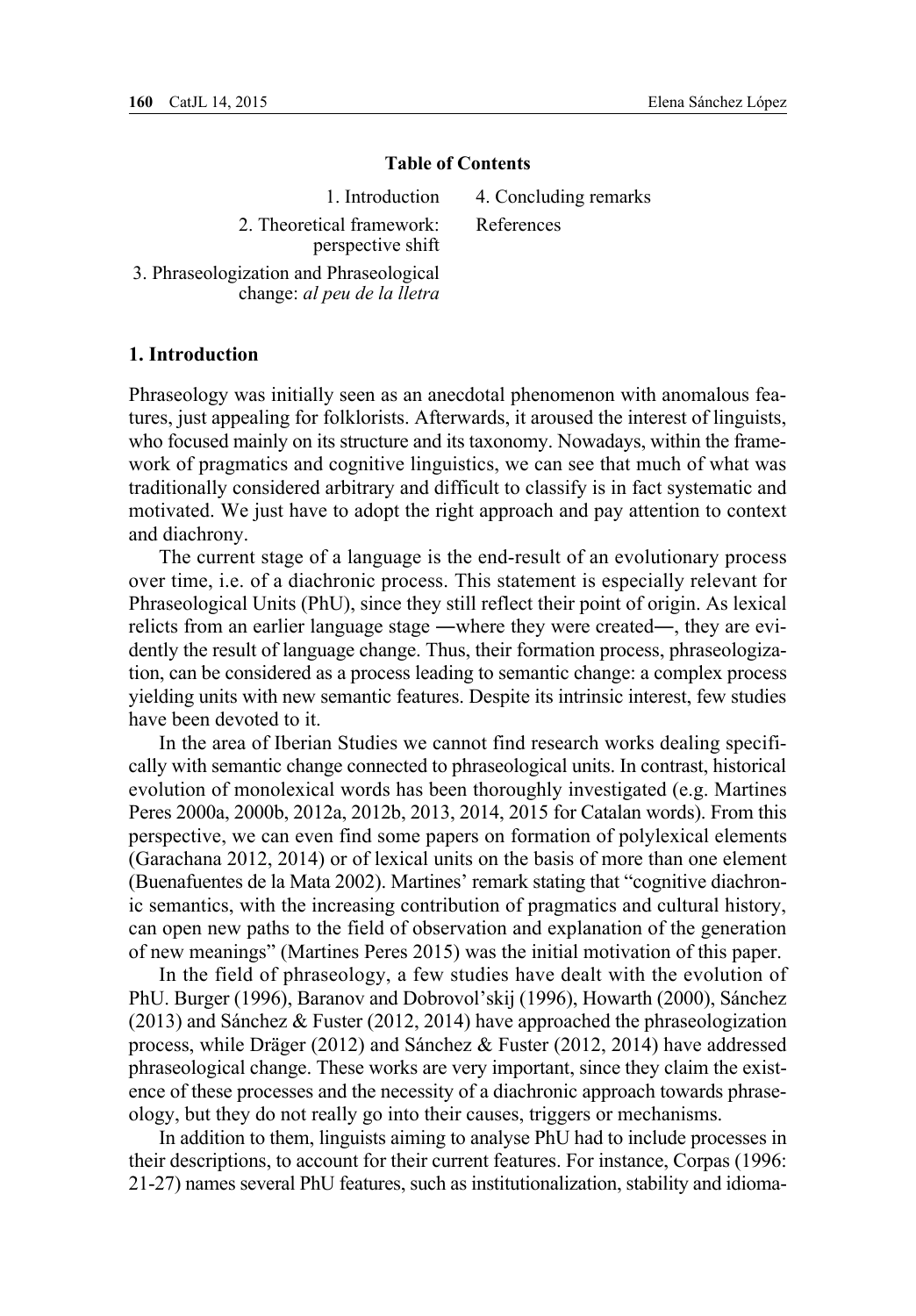ticity resulting from processes connected to language evolution. Ruiz Gurillo (1997: 85-104) thoroughly describes fixation and idiomaticity as main features of PhU and reflects on the processes leading to them. Timofeeva (2012) adopts a similar position, despite not adopting a diachronic perspective, she refers to processes (e.g. phraseologization, motivation) in order to determine and account for phraseological meaning. Her approach is basically synchronic, but her exhaustive descriptive model of phraseological meaning is a key starting point for our diachronic analysis.

In the field of cognitive diachronic linguistics, the main focus has been placed on grammaticalization and its associated changes. Thus, semantic change has initially been studied in connection to lexical words becoming grammatical words. Nevertheless, its findings (e.g. the role of metaphor and metonymy as "mechanisms" of semantic change) tend to spread out of this domain. In addition, the resemblance between grammaticalization and phraseologization has been pointed out by several researchers (Pérez Saldanya 1997; Pérez Saldanya & Salvador 1995; Cuenca 2000; Ruiz Gurillo 2001, 2010).

However, we cannot find a clear precedent for the description of processes leading to the emergence of Phraseological meaning. On the one hand, phraseology has sorted out how to describe Phraseological meaning from a synchronic perspective (Ruiz Gurillo 1997, 1998, 2001; Timofeeva 2012; Burger 1996; Baranov & Dobrovol'skij 1996; Dobrovol'skij 2005). On the other, cognitive diachronic linguistics has thoroughly described the process of semantic change and the mechanisms leading to it (Heine et al. 1991; Barcelona 2000; Hopper & Traugott 2003; Traugott and Dasher 2002), but mostly focusing on grammaticalization. We will now try to integrate these two perspectives and retain the best of both worlds.

The aim of the present paper is to bring together these two perspectives (phraseology and cognitive diachronic linguistics) in order to account for the existence of Phraseological Units, i.e. the emergence of Phraseological Meaning. This integration of perspectives will require a well defined theoretical framework. First of all, we will establish the definition of PhU and the scope of Phraseological meaning. Then, we will compare grammaticalization to phraseologization process. In this comparison, we will pay special attention to the new role assigned to inference as a mechanism leading to semantic change. Finally, we will apply the developed theoretical framework to an actual PhU: *al peu de la lletra*. 1

#### **2. Theoretical framework: perspective shift**

In spite of being evidently a product of language change, PhU have not been analysed under the light of semantic change theory. This might be attributed to the fuzzy definition of this kind of units and to the scarce data on historical evolution of PhU. We will provide a clear and broad definition of PhU in addition to some diachronic data in order to show that the emergence and change of follow regular patterns, namely, those of semantic change.

<sup>1.</sup> It is a phraseological unit in Catalan language, literally meaning *to the foot of the letter*. Its phraseological meaning will be discussed at the end of the paper.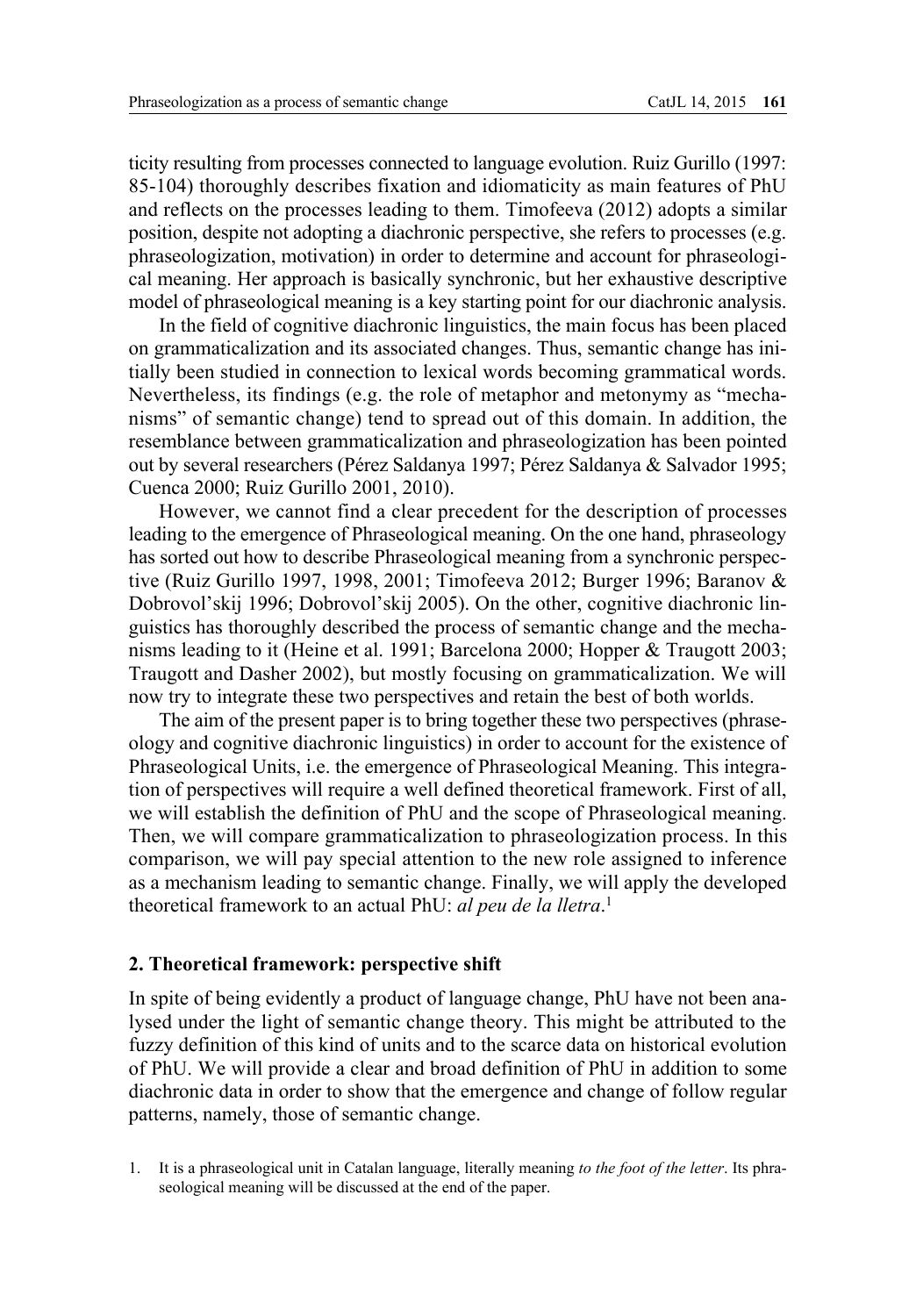## *2.1. The unit: a (Poly)lexical unit*

The field of Phraseology is characterized by producing a great amount of literature on the features and taxonomy of its units. It is not the aim of this paper to reflect this discussion. We just would like to acknowledge that our conception of PhU was coined by Ruiz Gurillo (1997, 2001). In spite of being the most clarifying and inclusive PhU description from a synchronic perspective, we will need a still broader definition for our diachronic approach. For the purpose of this paper, PhU is understood as (poly)lexical unit.

As we were saying, phraseological units are multiword lexical units, in Burger's (2010:15-32) words, they are items characterized for their polylexicality and their fixity.2 While he finds polilexicality easy to identify, he admits fixity is not so simple to prove. Therefore, he names visible features that can make it more tangible, such as generalized use<sup>3</sup>, psycholinguistic fixity (speakers conceiving it as a unit), structural fixity (with variations) and pragmatic fixity. In addition to the essential features, he also mentions idiomaticity as a secondary trait. He refers to "semantic idiomaticity", i.e. the difference between phraseological meaning and the meaning resulting from the combination of its constituent parts.

Timofeeva (2012) completes this definition with the description of phraseological meaning.4 To really capture all its components, she presents a complex "macrocomponential" model, including 6 different information blocks: Denominative block, Motivational block (or Image), Rationalized Evaluation block, Emotive-Emotional Evaluation block, Style block and Grammar block. Style and Grammar blocks are important, but we consider them self-explanatory. The identification of the Evaluation blocks is a great contribution to phraseology by Timofeeva. They are pragmatic features and depend on the Image.

The Image is a key component of phraseological meaning. In her book, Timofeeva speaks of motivation, motivational block and Image component. We conceive motivation as a cognitive process, as defined by Piirainen (2012: 48), it consists in activating "certain knowledge structures to make sense of the use of a given idiom in the meaning conventionally ascribed to it. The relationship between the two conceptual levels, between the mental image evoked by the lexical structure and the figurative meaning, becomes comprehensible to them". The result of the process is an Image connecting the lexical structure (the Form) and the (denominative) Meaning. Therefore, we prefer to designate the component as *Image* and the process as *Motivation*.

From our view, the Phraseological sign consists of three parts: Form (noncompositional meaning), (denotative) Meaning and (conventionalized) Reality. Synchronically, the Image (emerging from the motivation process) is the component holding them together. As we can see in Figure 1, the connection between Meaning and Form is established through the Image component, on the basis of Reality (the world knowledge and the knowledge of the context).

- 2. *Polilexikalität* and *Festigkeit* in the original in German.
- 3. *Gebräuchlichkeit* in the original in German.
- 4. Note that this description refers to a prototypical PhU, i.e. a polylexical unit with figurative meaning.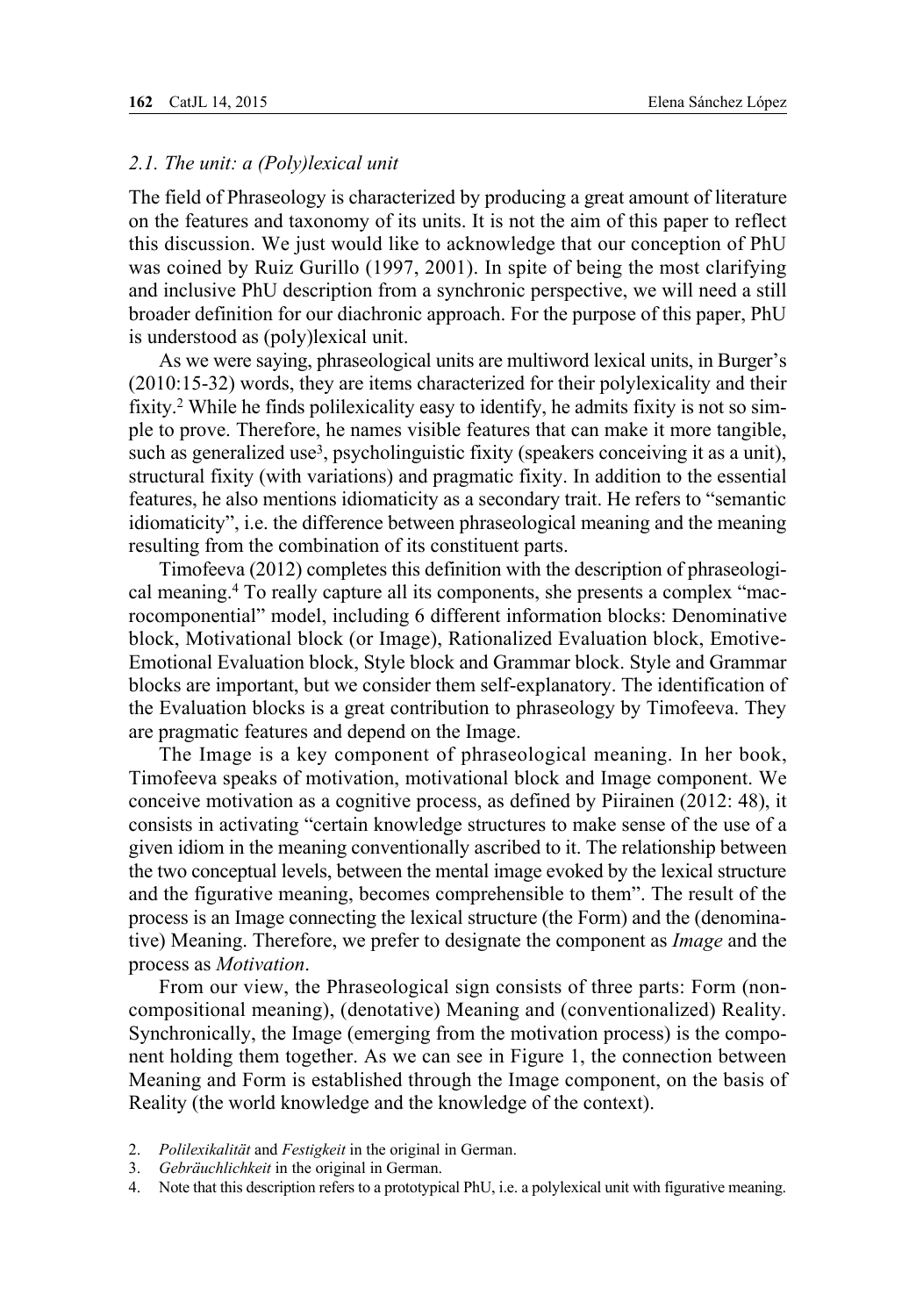

Figure 1. Phraseological sign.

The information blocks described by Timofeeva (2012) are just the first meaning level, i.e. the conventionalized meaning of the PhU. If we see the isolated PhU, we can recognize these features, because they are fixed and form part of language system. From a systemic perspective, since we can simultaneously see its Form ―and the meaning resulting from the combination of its constituents― and its denotative phraseological Meaning, a PhU is by definition polysemous. In a discourse context, phraseological Meaning can be reinforced by contextual elements, but it may also be cancelled, the hearer being thus leaded to the non-compositional meaning of the expression.

In addition, this kind of units has also fixed pragmatic values. As Levinson (2004: 263) claims, pragmatic inferences end up embedded in semantic representations causing pragmatic "intrusion". These inferences are easier to see in PhU than in monolexical units, mostly for their Image component. From a systemic perspective, according to Timofeeva (2012: 248), PhU present Conventionalized Implicatures and Generalized Conversational Implicatures. Inserted in a discourse, its Generalized Conversational Implicatures, depending on their degree of conventionalization, may be cancelled or modified and new Particularized Conversational Implicatures may. Since they are not part of language system, they are synchronically no so relevant for phraseology. However, from a diachronic perspective, they are quite important, since they might eventually become generalized and even conventionalized. But we do not want to jump to diachrony yet, let's go step by step.

## *2.2. The process: Phraseologization*

Phraseologization consists of all the changes affecting a free word combination until it becomes a frozen Phraseological unit (pure idiom<sup>5</sup>). At this point, we would

<sup>5.</sup> In Howarth's (2000: 216) terminology.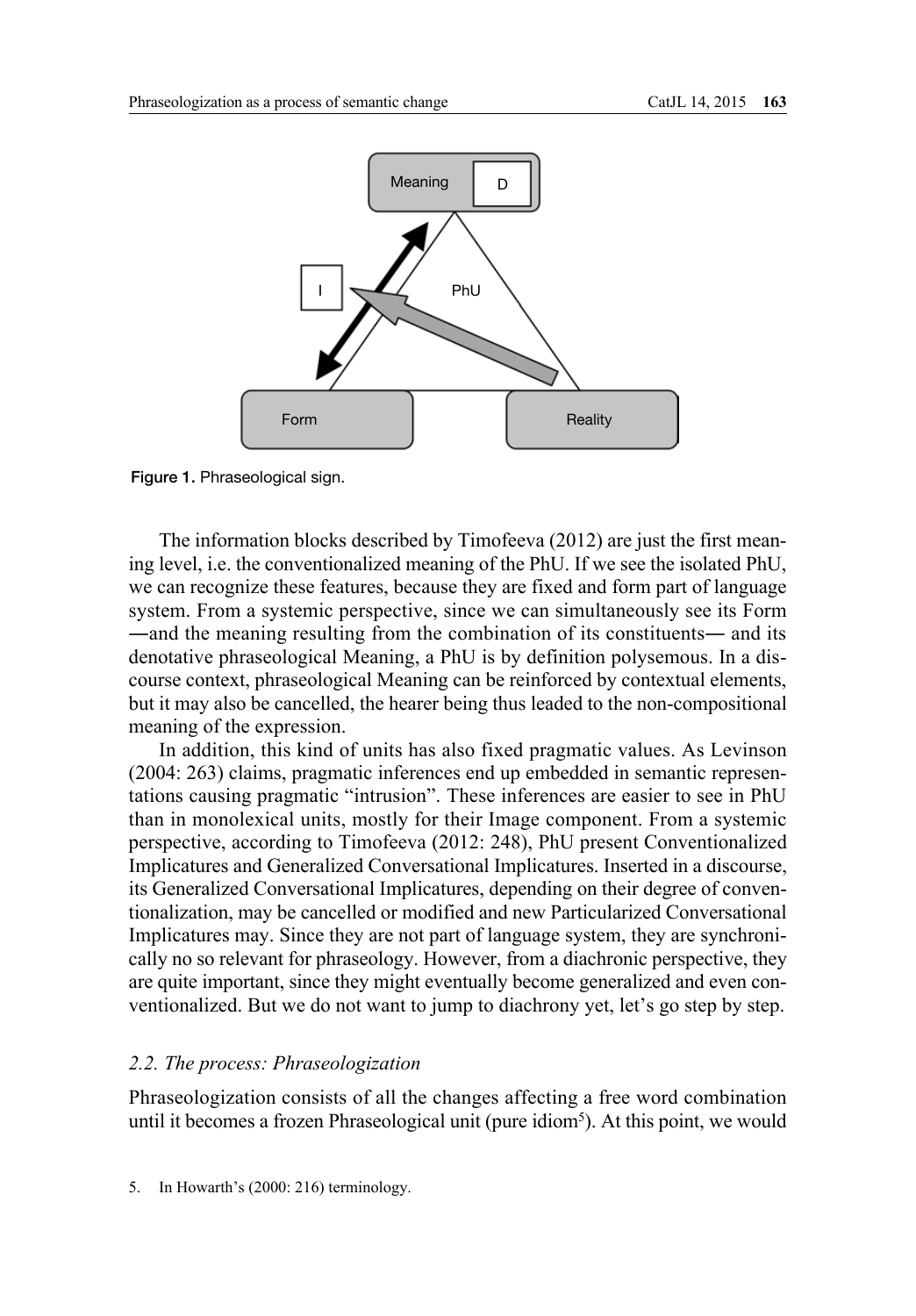like to remark that the prototypical PhU is not the frozen one, but the one with figurative meaning6 (as described above).

Cognitive diachronic linguistics has traditionally focused on the grammaticalization<sup>7</sup> of words. Several authors (Pérez Saldanya 1997; Pérez Saldanya & Salvador 1995; Cuenca 2000; Ruiz Gurillo 1997, 2001, 2010) have pointed out the resemblance between grammaticalization and phraseologization process. We agree that these two processes have a lot in common, but they differ in an important aspect. While grammaticalization involves lexical words becoming grammatical words (or grammatical words changing its meaning), phraseologization is concerned with phrases turning into (poly)lexical units. We could call it lexicalization, but, attending to tradition and to the fact that this term is used for conveying different meanings,<sup>8</sup> we will designate it as phraseologization.<sup>9</sup>

From our perspective, phraseologization can be seen in 4 stages, <sup>10</sup> as indicated in Table 1. On the top row, we name the resulting items according to the terminology we consider more appropriate. However, since in English language they usually receive other names, I also include the most common denomination in the bottom row.

Grammaticalization and phraseologization share their main features (c.f. Company 2012: 668), with some particularities due to the different levels they act at. In Table 2 we compare the meaning and form changes in a grammaticalization process (as described by Company 2012: 688) to those in a phraseologization process (as observed in real examples).

As we can see, they coincide at their respective levels. Items (i), (iv), (xi) and (xiv) are worth a comment. Logically, regarding phraseology, (i) the phrase-

| Phraseologization (systemic level)                               |             |                                                      |                                         |  |
|------------------------------------------------------------------|-------------|------------------------------------------------------|-----------------------------------------|--|
| 2. Restricted word<br>1. Free word<br>combination<br>combination |             | 3. Phraseological<br>Unit with figurative<br>meaning | 4. Frozen<br><b>Phraseological Unit</b> |  |
| Phrase                                                           | Collocation | Idiom with figurative<br>meaning                     | Pure idiom                              |  |

|  |  |  |  | Table 1. Stages of the phraseologization process |  |
|--|--|--|--|--------------------------------------------------|--|
|--|--|--|--|--------------------------------------------------|--|

6. Cf. Ruiz Gurillo (1997, ch. 3).

7. "Grammaticalization is usually defined as the process by which a lexical item or a sequence of items becomes a grammatical morpheme, changing its distribution and function in the process (Meillet [1913] 1958; Givón 1979; Lehmann 1982; Heine and Reh 1984; Heine, Claudi, and Hünnemeyer 1991a, 1991b; Hopper and Traugott 1993)" (Bybee 2007)

8. "Broadly defined as the adoption of concepts into the lexicon, it has been viewed by syntacticians as the reverse process of grammaticalization, by morphologists as a routine process of word-formation, and by semanticists as the development of concrete meanings" (Traugott and Brinton 2005).

9. Nevertheless, we are aware of the fact that this very name reflects the dominating synchronic approach in phraseology. Since it is not conceived as phrase becoming a lexical unit, but as a set of words becoming (conceptually) a phrase.

10. This progression is based on the non-discrete classification of PhU by Ruiz Gurillo (1997, ch. 3).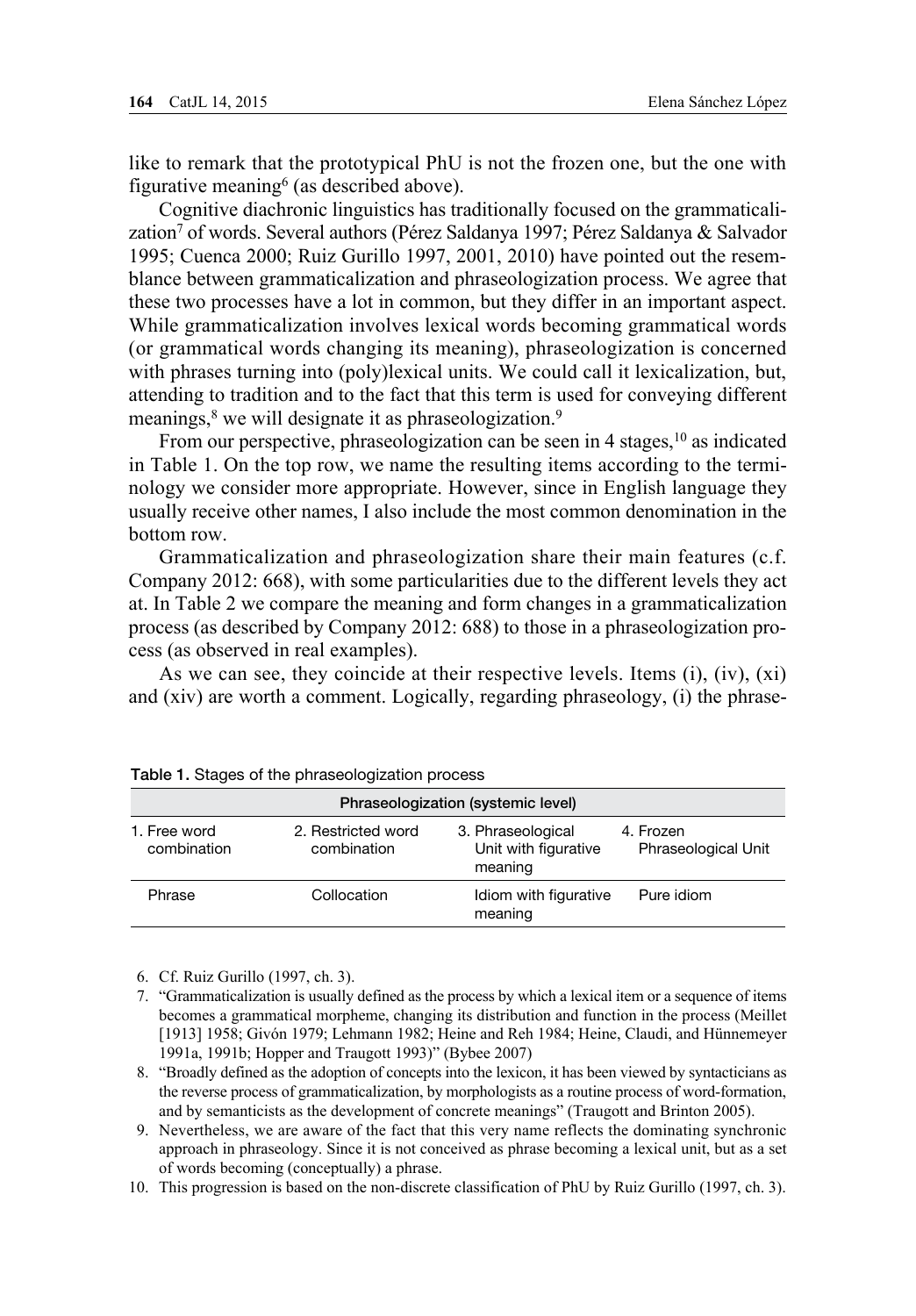Table 2. Meaning and changes in grammaticalization process (Company 2012: 688) compared to those in phraseologization process]

| Grammaticalization (Company 2012: 688).<br>The equal sign (=) means that the consequence<br>is a direct result from the preceding case                                                                                                                                                                                                                                                                                                                                                                                                                      | Phraseologization                                                                                                                                                                                                                                                                                                                                                                                                                                                                                                                                                   |
|-------------------------------------------------------------------------------------------------------------------------------------------------------------------------------------------------------------------------------------------------------------------------------------------------------------------------------------------------------------------------------------------------------------------------------------------------------------------------------------------------------------------------------------------------------------|---------------------------------------------------------------------------------------------------------------------------------------------------------------------------------------------------------------------------------------------------------------------------------------------------------------------------------------------------------------------------------------------------------------------------------------------------------------------------------------------------------------------------------------------------------------------|
| (i) Weakening or loss of lexical-referential<br>$meaning = increase of more abstract$<br>grammatical meaning = decategorization/<br>recategorization                                                                                                                                                                                                                                                                                                                                                                                                        | Weakening or loss of phrase meaning =<br>increase of more abstract lexical-meaning $=$ it<br>ceases to act as a phrase                                                                                                                                                                                                                                                                                                                                                                                                                                              |
| (ii) Extension across contexts = generalization<br>and frequently obligatorification of the sign =<br>increase of use = less diatopic variation.                                                                                                                                                                                                                                                                                                                                                                                                            | Extension across contexts = generalization of<br>the sign $=$ increase of use as a unit.                                                                                                                                                                                                                                                                                                                                                                                                                                                                            |
| (iii) Lessening of autonomy = weakening or loss<br>of morphosyntactic freedom.                                                                                                                                                                                                                                                                                                                                                                                                                                                                              | Lessening of autonomy = weakening or loss of<br>Formal freedom.                                                                                                                                                                                                                                                                                                                                                                                                                                                                                                     |
| (iv) Freeing of contextual restraints = growth in<br>frequency.                                                                                                                                                                                                                                                                                                                                                                                                                                                                                             | Freeing of contextual restraints = growth in<br>frequency.                                                                                                                                                                                                                                                                                                                                                                                                                                                                                                          |
| (v) Reduction of scope = intrapositional<br>predication or intra-word scope.                                                                                                                                                                                                                                                                                                                                                                                                                                                                                | Reduction of $scope = its components$ are fixed                                                                                                                                                                                                                                                                                                                                                                                                                                                                                                                     |
| (vi) Grammatical integration = paradigmatization.                                                                                                                                                                                                                                                                                                                                                                                                                                                                                                           | Grammatical integration = Paradigmatization,<br>the new function implies a new category,<br>in this case is its inclusion as an adverb, and<br>adjective, etc. (Grammar Component by<br>Timofeeva 2012).                                                                                                                                                                                                                                                                                                                                                            |
| (vii) Frequently, but not necessarily,<br>univerbation: two words = one word.                                                                                                                                                                                                                                                                                                                                                                                                                                                                               | Could happen, but (in Catalan) we will not<br>consider it as PhU anymore.                                                                                                                                                                                                                                                                                                                                                                                                                                                                                           |
| (viii) Frequently, but not necessarily, erosion and<br>loss of phonological weight.                                                                                                                                                                                                                                                                                                                                                                                                                                                                         | Could happen, especially in stress languages.                                                                                                                                                                                                                                                                                                                                                                                                                                                                                                                       |
| (ix) Layering: a functional domain, over time,<br>may accumulate more than one construction to<br>express that domain.                                                                                                                                                                                                                                                                                                                                                                                                                                      | Layering: secondary naming condition.                                                                                                                                                                                                                                                                                                                                                                                                                                                                                                                               |
| (x) Divergence: the same etymon splits into<br>different analysis.                                                                                                                                                                                                                                                                                                                                                                                                                                                                                          | Divergence (over time).                                                                                                                                                                                                                                                                                                                                                                                                                                                                                                                                             |
| (xi) Persistence of syntactic-semantic<br>etymology: the original meaning, quite<br>weakened, usually persists when<br>grammaticalization progresses, and, somewhat<br>paradoxically, that etymological meaning<br>facilitates the advancement to new contexts.                                                                                                                                                                                                                                                                                             | Persistence of Form and Meaning: the original<br>non-compositional meaning (Form), usually<br>persists when phraseologization progresses.<br>The Image created from speakers to motivate<br>the denotative Meaning facilitates the<br>advancement to new contexts.                                                                                                                                                                                                                                                                                                  |
| (xii) More polysemy.                                                                                                                                                                                                                                                                                                                                                                                                                                                                                                                                        | More polysemy.                                                                                                                                                                                                                                                                                                                                                                                                                                                                                                                                                      |
| (xiii) Renewal of already extant categories.                                                                                                                                                                                                                                                                                                                                                                                                                                                                                                                | Renewal of already extant meanings.                                                                                                                                                                                                                                                                                                                                                                                                                                                                                                                                 |
| (xiv) Lexicalization, understood in two senses:<br>on the one hand, the lexicon as well as<br>dictionaries are enlarged because the form<br>or construction, having new functions and<br>meanings, needs more specifications into<br>the lexicon, and the lexicographic entry must<br>be enlarged. On the other hand, there is<br>lexicalization because of loss of transparency,<br>or opacity, between the two faces of the sign or<br>between the sign and its contexts of use, and<br>the new reinterpreted sign must be specified<br>into the lexicon. | Lexicalization, understood in two senses:<br>on the one hand, the lexicon as well as<br>dictionaries are enlarged because the form<br>or construction, having new functions and<br>meanings, needs more specifications into the<br>lexicon, and the lexicographic entry must be<br>enlarged (or included). On the other hand,<br>there is lexicalization because of loss of<br>transparency, or opacity, between the two<br>faces of the sign or between the sign and its<br>contexts of use, and the new reinterpreted<br>sign must be specified into the lexicon. |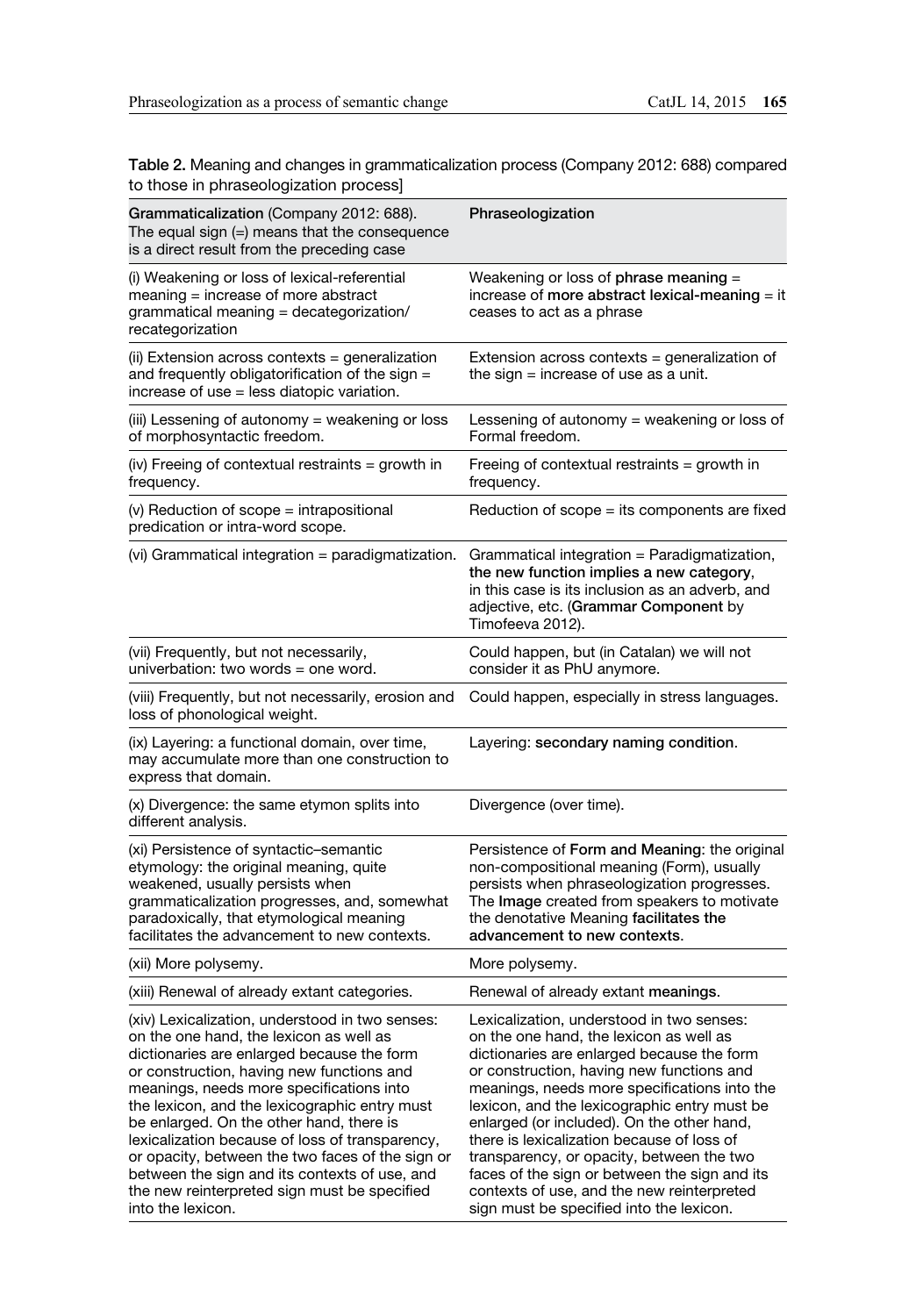| Scenario of acquisition of new grammatical meanings<br>(Heine 2002: 86) |                                                                                                                                   |                                | Phraseologization<br>process $(3.1.)$             |  |
|-------------------------------------------------------------------------|-----------------------------------------------------------------------------------------------------------------------------------|--------------------------------|---------------------------------------------------|--|
| Stage (grammatical<br>meanings)                                         | Resulting<br>Context<br>meaning                                                                                                   |                                | Stage (lexical<br>meanings)                       |  |
| I. Initial stage                                                        | Unconstrained                                                                                                                     | Source meaning                 | 1. Free word<br>combination                       |  |
| II. Bridging context                                                    | Specific context giving<br>rise to an inference<br>in favour of a new<br>meaning                                                  | Target meaning<br>foregrounded | 2. Restricted word<br>combination                 |  |
| III. Switch context                                                     | New context which is<br>incompatible with the<br>source meaning                                                                   | Source meaning<br>backgrounded | 3. Phraseological Unit<br>with figurative meaning |  |
| IV. Conventionalization                                                 | Target meaning no<br>longer needs to be<br>supported by the<br>context that gave rise<br>to it; it may be used in<br>new contexts | Target meaning only            | 4. Frozen<br><b>Phraseological Unit</b>           |  |

Table 3. Acquisition of new grammatical meanings (Heine 2002: 86) compared to acquisition of new lexical meanings

meaning is lost and a lexical meaning appears (although they may coexist). (iv) The phrase belongs then to a new category, assimilable to those of lexical units. (xi) Its Form (non-compositional meaning) and its (denotative) Meaning (comparable to the syntactic-semantic etymology in the grammaticalization process) persist. They are fixed, but due to the progression of time, the real etymology is not recognized anymore. Thus, the speakers tend to remotivate its connection and create an Image. This Image facilitates the advancement to new contexts. (xiv) The new created PhU is lexicalized: it has to be included in the dictionary, thus enlarging the lexicon of a language, and the loss of transparency, or opacity, between the two faces of the sign or between the sign and its contexts of use, and the new reinterpreted sign must be specified into the lexicon.

As can be observed in Table 3, the stages in the acquisition of grammatical meanings in connection to grammaticalization process (Heine 2002: 86) are identical to those of acquisition of lexical meanings by a phraseologization process. In addition, context conditions as well as resulting meaning are also applicable to both processes. Even the concepts source and target meaning could be assimilable to Form (non-compositional meaning) and (denotative) Meaning.

#### *2.3. Mechanisms: Implicature, reanalysis and analogy*

Mechanisms triggering phraseologization have not been diachronically studied. Ruiz Gurillo (2001) established that phraseology was not an anomalous phenomenon i.e. that it followed the creation patterns of general language. Logically,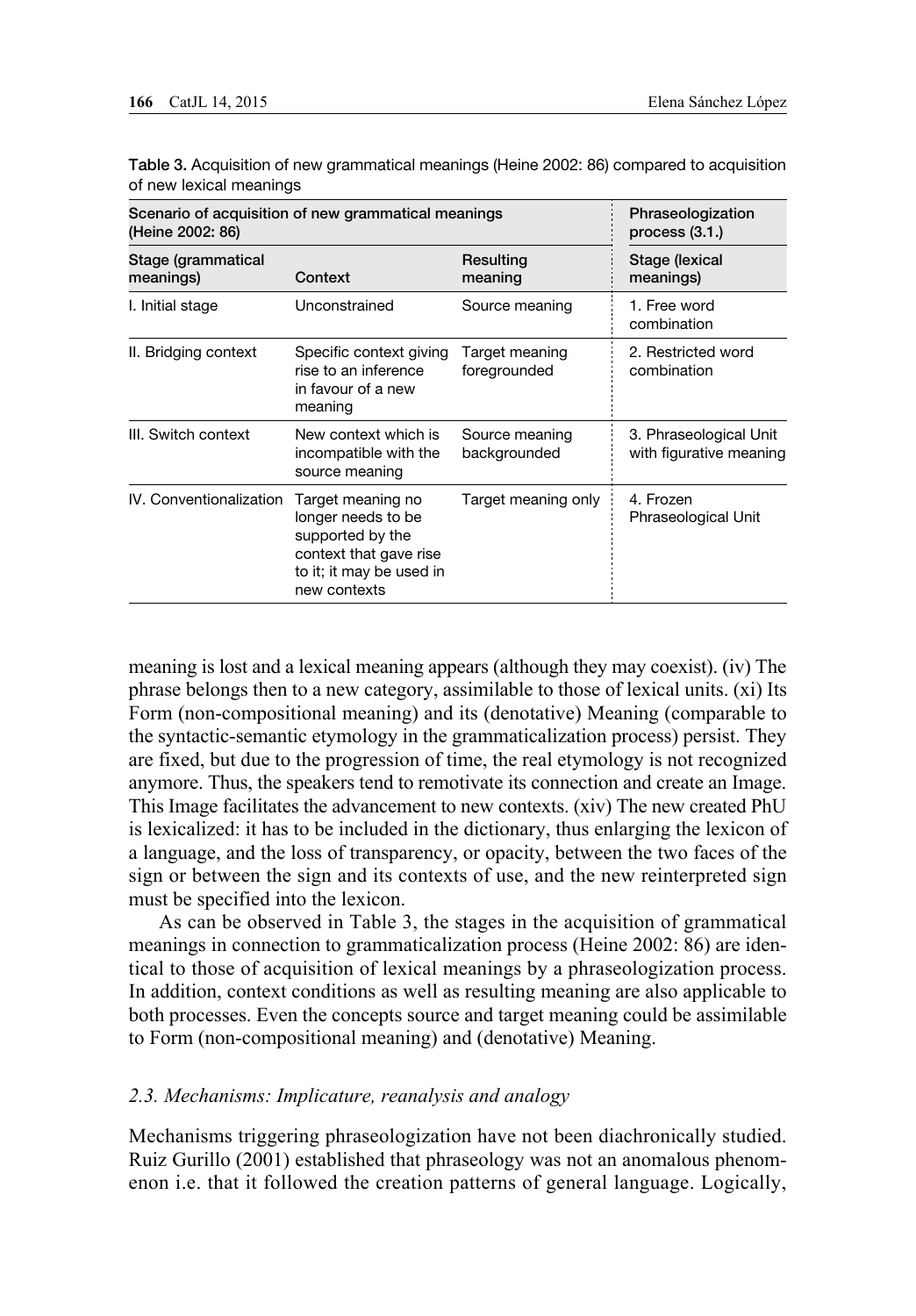since metaphor and metonymy were considered as the main mechanisms for language creativity and semantic change (cf. e.g. Ruiz Gurillo, 2001; Baranov and Dobrovol'skij 1996: 52-ff., cited by Timofeeva<sup>11</sup> 2012: 132-139), they were also responsible for acquisition of new semantic values regarding phraseologization.

These researchers followed the dominant view that metaphor and metonymy were the mechanisms triggering semantic change. It seemed, indeed, to be consistent with the phenomenon they were observing. The point is, they were observing it synchronically and isolated. They could see an element from the past (the Form) and its evolution (the canonical Meaning) and tried to explain the relation between them by reconstructing the process. However, with the help of text corpora we could verify that it does not coincide with the actual process, as you will see in section 3.

Timofeeva (2012) opened the way to identify the mechanisms of semantic change regarding PhU, when she included CI, GCI and PCI as part of phraseological meaning. In addition, an important line of research (c.f. Traugott and Dasher 2002) identified the regular patterns in meaning change and found out that implicature was the crucial mechanism of semantic change. On this basis, and with our observation of corpus data, our view is that Historial Pragmatics (c.f. Traugott 2004) plays a major role in phraseologization.

According to this line of research, meaning change occurs in discourse, i.e. in the process of creating and interpreting meanings in specific contexts. In this process, new implicatures may arise and, if they become conventionalized, a new meaning emerges. Fixation of a new interpretation of a linguistic expression is designated as semantic reanalysis. The new meaning is supported and spreads through on the basis of analogy. These are roughly the principles of the *Invited Inferencing*<sup>12</sup> *Theory of Semantic Change* (IITSC). In the following section we will observe phraseologization under the light of this theory.

#### **3. Phraseologization and Phraseological change:** *al peu de la lletra*

Before starting our diachronic description, we would like to remark that this kind of studies is always an approximation to reality, on the basis of the data we have nowadays. The aim is to identify the oldest attestation, assume that it is the origin and explain its evolution attending to gathered data. For this purpose, we used corpora representing three different stages of the Catalan language, namely, Corpus Informatitzat de la Gramàtica del Català Antic (CIGCA)13, Corpus Informatitzat de la Gramàtica del Català Modern (CIGCatMod)<sup>14</sup> and Corpus Textual Infomatitzat de la Llengua Catalana (CTILC).15

- 13. Including Catalan texts from 13<sup>th</sup>-16<sup>th</sup> centuries.
- 14. Texts from 1601-1833.
- 15. Texts from 1833-1988.

<sup>11.</sup> We can access the works by Baranov and Dobrovol'skij thanks to their inclusion in Timofeeva's (2012) book, for they are written in Russian.

<sup>12.</sup> *Invited Inference* is the equivalent to *Particularized Conversational Implicature* in Levinson's (2004) terminology.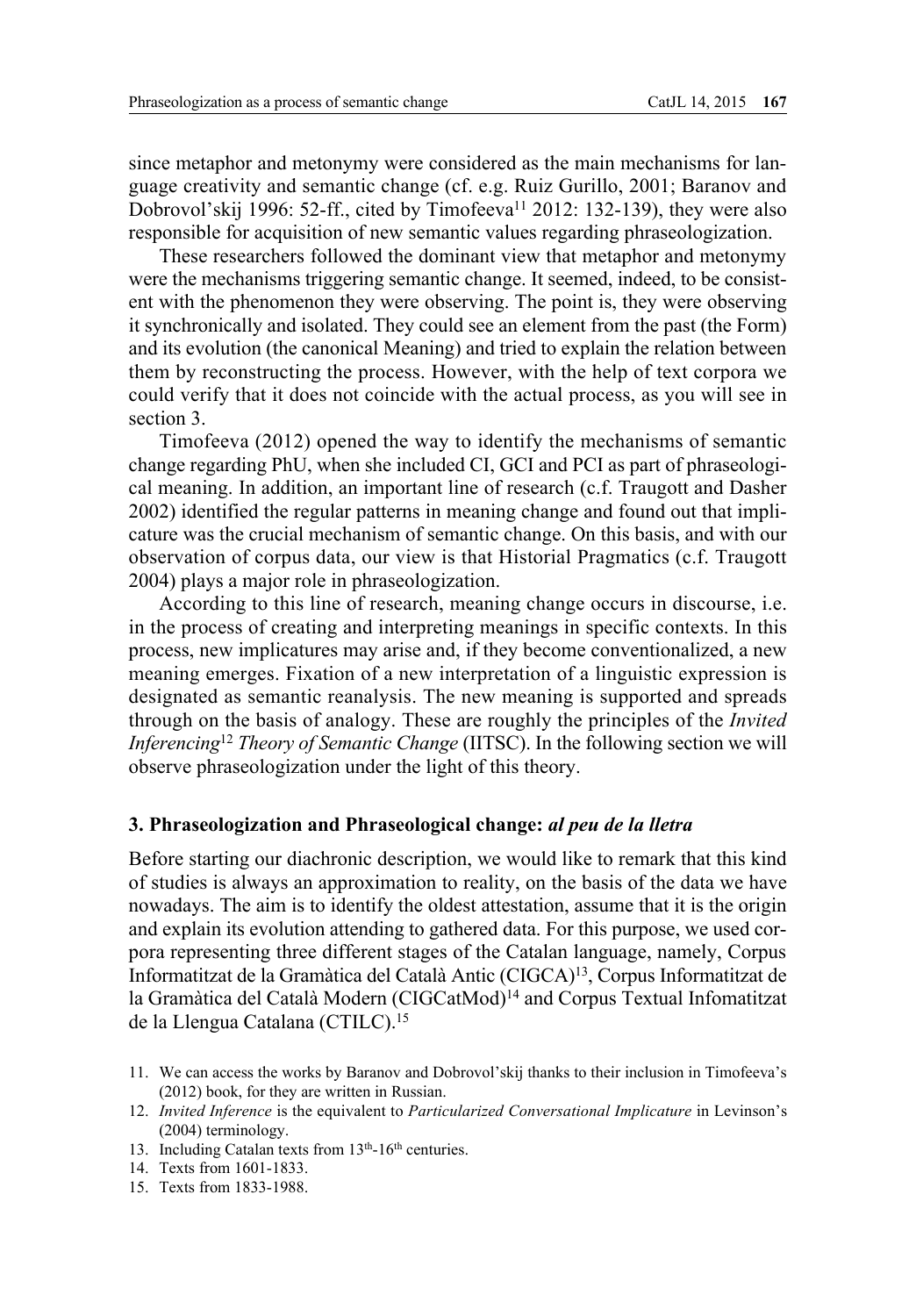## *3.1. Phraseologization*

First of all, I would like to make an initial remark: Phraseological Units are not created in a vacuum, they are generated in a determined context. Actually, this context involves at least three different levels: cotext (sentence level), communication situation and physical-historical situation. We could even understand context as "anything that can have an influence on the interpretation of an utterance" (Schmid, 2003). As we are dealing with a systemic phenomenon (not with a particular one), these contexts are to be understood as prototypical sentence, communication and physical-historical contexts. If we connect that with Levinson's (2004: 22) levels of meaning, it would be an Utterance-type-context.

As shown in Table 1, a PhU can go through four stages over time: free combination word (phrase) > Restricted word combination (collocation) > Phraseological Unit with Figurative Meaning (Idiom with Figurative Meaning) > Frozen Phraeological Unit (Pure Idiom). These are all stages a word combination can go through in terms of phraseologization. Note that at stages 1. and 2. speakers perceive them as word combinations, but at stages 3. and 4. they are already understood as units. We should not see this transition as a chain of abrupt changes, since all these transformations happen gradually.16 In fact, some different stages of the same combination may coexist in time. It is also evident that not every combination goes through all stages: in the course of time some of them stay in one stage, others just disappear. We even could see the same set of words with different values, depending on which synchronic cut we take into consideration.

These reflections are relevant to the discussion on PhU taxonomy, since a PhU can diachronically change its category or even belong to two (or more) categories at the same time. For instance, a restricted word combination can be considered as a collocation, which can become a completely fixed phrase as time goes by. That is, collocations could diachronically be seen as phrases' ancestors.

The prototypical PhU is that in stage 3: a polylexical idiomatic unit. We call it prototypical because it is the salient one, since speakers perceive it as anomalous. The Image is quite visible at this stage, conferring it a figurative sense, which makes it a marked expression<sup>17</sup>. This Image component also facilitates analogy to other polylexical units, being responsible for phraseological change.

#### *3.1.1. First stage: Free word combination (initial stage)*

At an initial stage, the phrase was just a free word combination within a nonconstrained context and it did not present any phraseological meaning. *Al peu de* (at the foot of) was an already fixed unit, which was usually employed as a preposition with 3D objects standing at the foot of another 3D object (1).

<sup>16.</sup> On a synchronic cut, this gradual transition was already pointed out by Ruiz Gurillo (1998: ch. 3), among others.

<sup>17.</sup> According to Levinson's M-heuristic (2004: 63-85).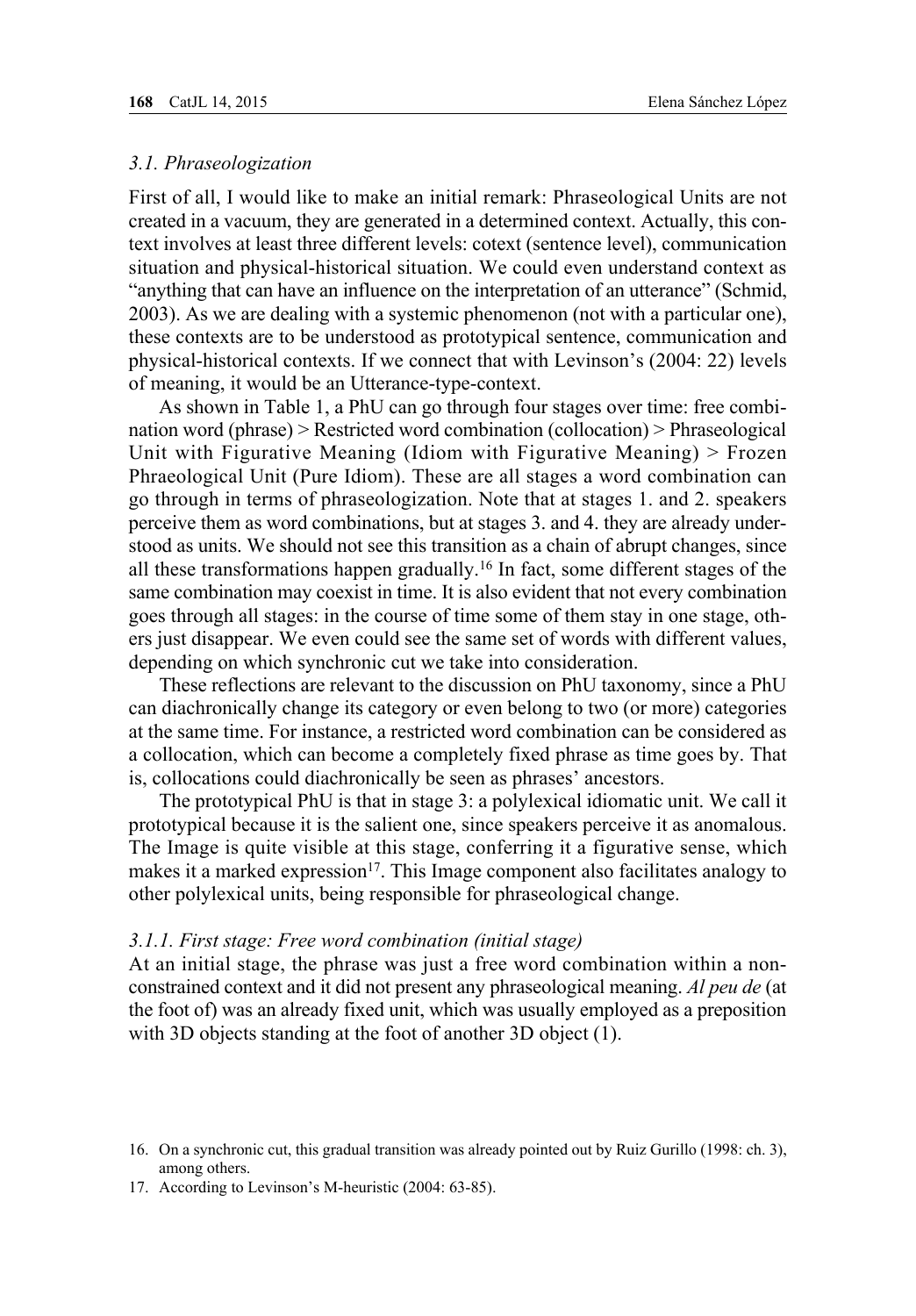(1) Dementre que ella anava enaixí, guardà e viu en un alt arbre molt bell e molt gran, carregat de moltes flors, e de moltes fulles, e de molts fruits; l'arbre era **al peu de** la muntanya.

'while she was walking, she looked up and saw a tall, very nice and very big tree, loaded with flowers, leaves and fruits; the tree was **at the foot of** the mountain.

(1271-1274) *Llibre de Contemplació*, Ramón Llull (CIGCA)

## *3.1.2. Second stage: restricted word combination (bridging context)*

The phrase begins to be used in legal documents [s.th. important] *al peu de* [a legal document], to indicate at the end of the document (2 a-c). At this point, it can already be considered as a restricted word combination, with a pragmatic (phraseological) meaning provided by the context. Since the [items] at the end of the [legal document] are important considerations made by an authority, they had to be read carefully and, if applicable, duly performed. This implies a high degree of exactitude. The target meaning begins to emerge, but is still in the background. Therefore, this could be considered as the bridging context.

Note that not just the cotext is relevant for the emergence of the new meaning. The real world context, where documents were handwritten and dispositions placed at the end of legal documents, is also quite important for the phrase interpretation. Language synchronic cut plays also a significant role, since *lletra* is primarily understood as written document. While today it would be understood as an alphabet letter.

- (2) a. E manaren a mi, Bernat Struch, notari scrivà de jurats, de les dites coses fer lo present acte **al peu de**l dit consell 'And they requested me, Bernat Struch, notary public, to put on the record the said things **at the foot of** the mentioned council' (15th) *El Manual de Consells de Gandia a la fi del segle XV* (CIGCA)
	- b. E liurà a mi, dit Bernat Astruch, notari, una cèdula, requerint aquella fos insertada **al peu de**l que dessús ha dit 'And they gave me, Bernat Astruch, notary public, a document, requiring it to be included **at the foot of** the above said' (15th) *El Manual de Consells de Gandia a la fi del segle XV* (CIGCA)
	- c. Com a notari de la dita veguería, fféu acte públich, lo qual acte continua **al peu de** la dita depositió e enquesta de la dita na Valentina. 'As a notary public of the said area, I put on the records, records that follow **at the food of** the said deposition and inquiry of the said Miss Valentina'. (15th) *Processos de Crims del segle XV a Lleida* (CIGCA)

*3.1.3. Third stage: Phraseological Unit with Figurative Meaning (switch context)* The phrase is now fixed and the speakers perceive it as a unit. A reanalysis has taken place, since a phrase with a circumstantial complement function has become an adverb of manner. Its Form (compositional meaning) and its phraseological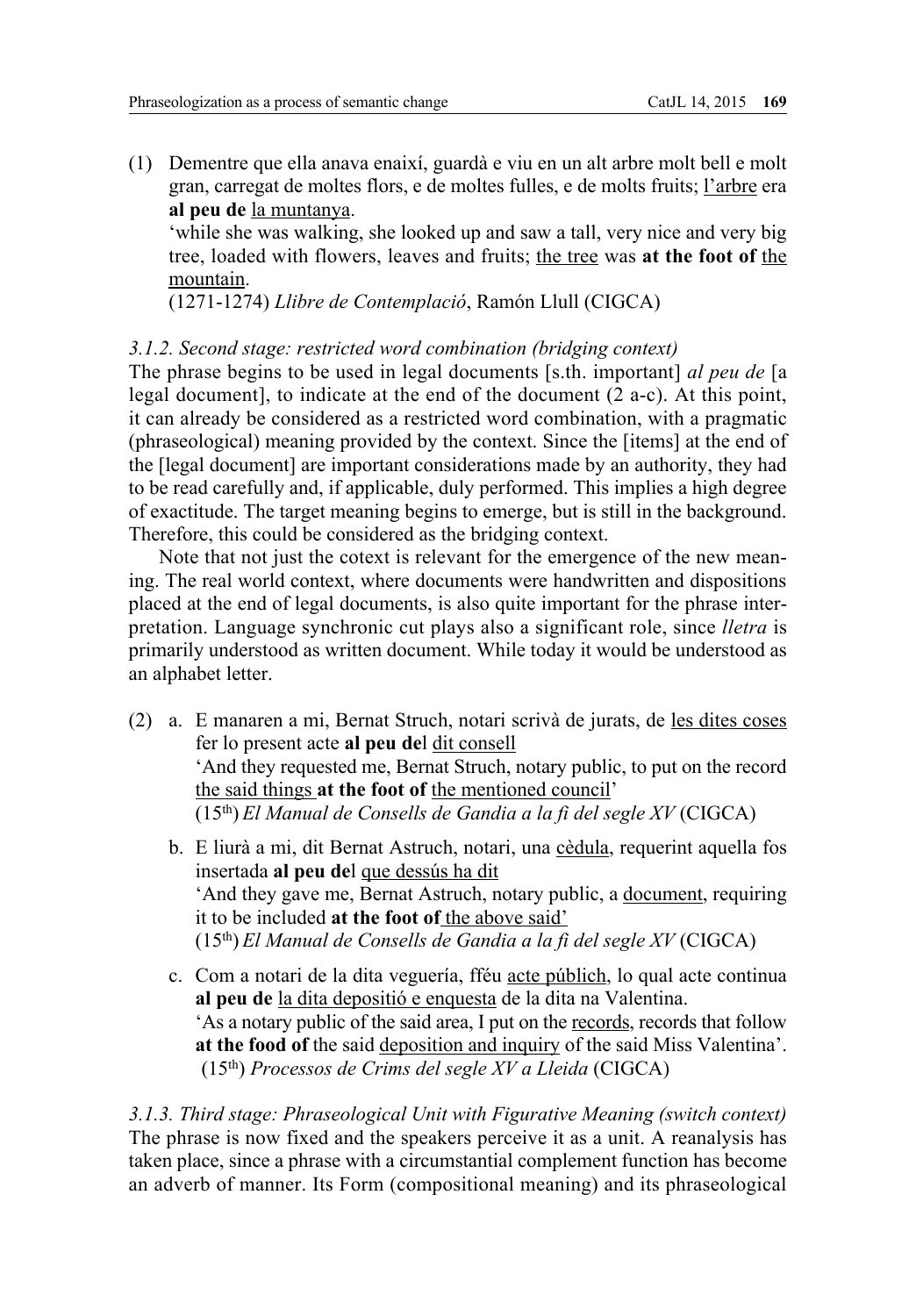Meaning have drifted apart due to language and history evolution. Thus, speakers cannot see its connection anymore, they tend to motivate<sup>18</sup> it and create the Image. Since the PhU is not the primary means for naming the thing, property, event, etc. it refers to, at this stage, we have a Phraseological Unit with Figurative Meaning<sup>19</sup> and all the components described by Timofeeva (2012: 201-254).

Linguistically speaking, this would be the switch context, since the target meaning [exactly] is now in the foreground, but the source meaning is still present (3a).

(3) a. Manà que los prínceps y jutges seculars tinguessen cuidado particular de fer cumplir los testaments y últimas voluntats dels defuncts **al peu de la lletra**

> 'He ordered to princes and secular magistrates that they should be attentive to make comply deceased's testaments and last wills **at the foot of the letter** [exactly]'

(16th) *Història general de Catalunya – II* (CIGCA)

b. Confés que temptat me viu;| però en fi la cortesía| pogué obligar-me a venir, |com ell, **al peu de la lletra**

 'I confess I was tempted to;| but eventually courtesy| obliged me to come,| as he did, **at the foot of the letter** [on foot]'

 [Context: Porfiri went to bring Barbara's letter to Valentí. When they have everything prepared to ride back to Alexandria, Valentí says he wants to go on foot.]

 (1617) *Comèdia famosa de la gloriosa verge i màrtir Santa Bàrbara*  (CIGCatMod)

- c. Puestos, pues, a la ligera y del modo que Avendaño quiso y supo se pusieron en camino de Toledo *ad pedem litterae* y sin espadas 'Then, light dressed, in the way Avendaño wanted and could, they setted out for Toledo *ad pedem litterae* [on foot] and swordless' (ca. 1606) *La ilustre fregona*, Cervantes
- d. Morlà: Es pensen estes senyores que lo que el cartell proposa és tot **al peu de la lletra**; però li falta la nota. 'Morlà: These ladies think that that proposed in the bill is all **at the foot of the letter**; but the note is missing.' (17th) *Poesies i col·loquis*, Pere Jacint Morlà (CIGCatMod)

As the source meaning is still present, the PhU can be defamiliarized, i.e., it can be used in a context favouring the source-meaning (literal) interpretation (3b-d). This use is not neutral, but humorous<sup>20</sup>. And it is so because the speaker knows that [exactly] is the 'regular' interpretation.

- 18. *Motivation* is to be understood as the cognitive process defined in 2.
- 19. According to Dobrovol'skij and Piirainen (2005: 14), a unit is considered figurative when it meets two criteria: being an additional naming and having an Image component.
- 20. Pragmatically speaking, it is so because the acquired GCI are cancelled by the context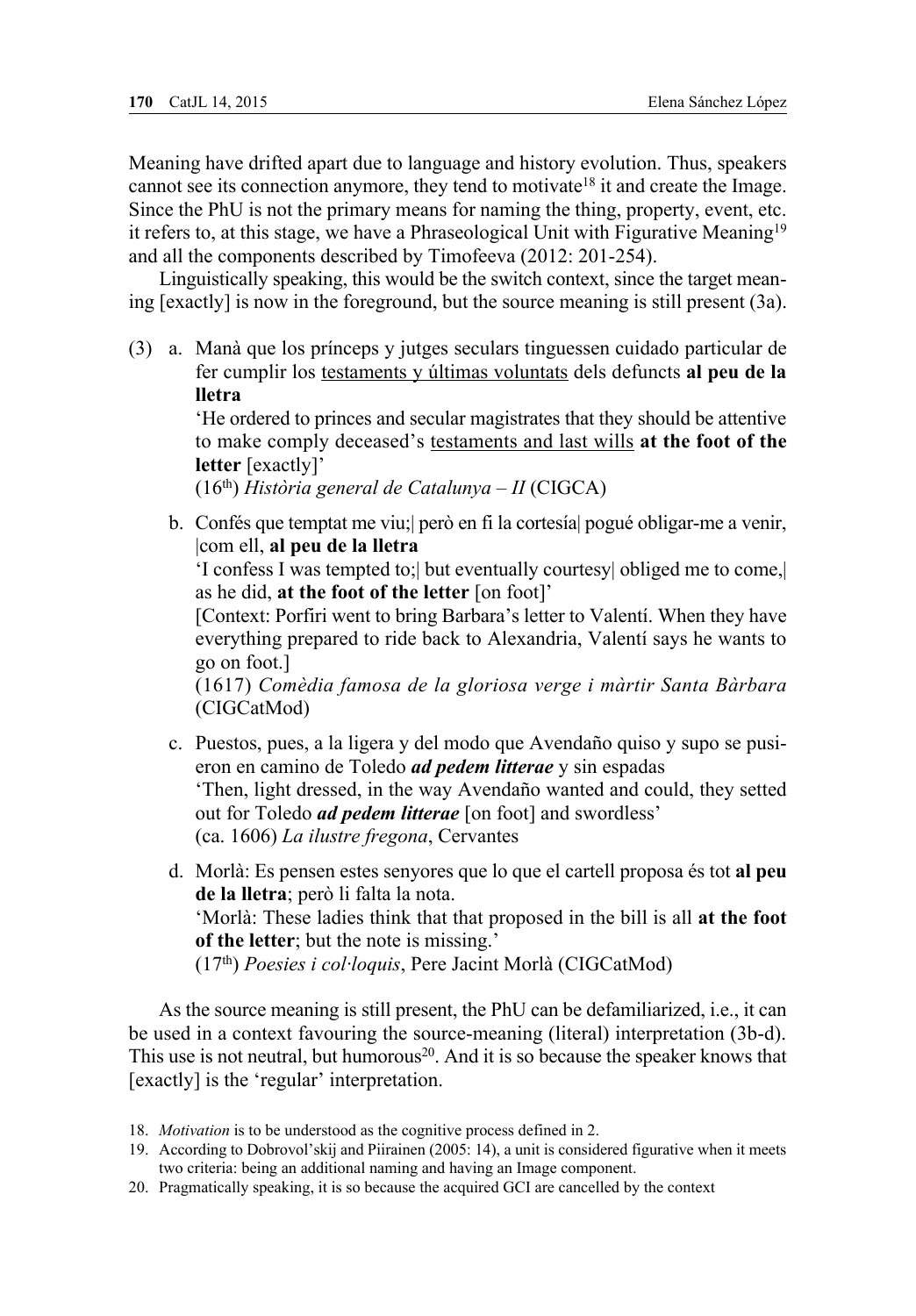In (3b, c) the unit is used as a synomym of "on foot", because its Form includes *the foot* of the letter. The speaker finds it funny, since he knows its phraseological meaning and also its solemn origin. In (3c) this origin is even highlighted for the fact of being cited in Latin, the "legal language". However, the "usual" expression in Latin for this meaning was, and still is, *ad litteram*. The reading in (3b) is not evident for a current reader, but the similar use in the contemporary example (3c) in Spanish confirms our intuition.

In (3d), the author creates a context where both readings are activated: there should be a note at the *foot* [end] of the letter with further [exact] information, but the note is missing. At this stage, the PhU is polysemous, since the reader can see both the Form (source meaning) and the Meaning (target meaning), although the target meaning is in the foreground. The author takes advantage of this polysemy to create a pun.

#### *3.1.4. Fourth stage: Frozen Phraseological Unit (conventionalization)*

At the last stage of phraseologization, the PhU is completely fixed, ie, frozen. Its Form, its Meaning and their connection to Reality remain preserved, but it acts as a monolexical unit, displaying just the target meaning. The speakers do not perceive its constituent parts anymore and they just see a normal word (with a signifier and a signified) referring to an object (process, etc.). In this case, defamiliarization becomes impossible, because the non-compositional meaning has disappeared, thus, polysemy is not present anymore. Phraseological change on the basis of Image or Form analogy becomes also improbable.<sup>21</sup>

- (4) a. Per açó existía la Diputació del General: pera mantenir lo pacte entre la nació y lo rey; pera fer complir **al peu de la lletra** lo manat en les Corts; 'For that reason there was a General Deputation: to mantain the pact between nation and king; to make comply **at the foot of the letter** [exactly] what has been ordered by the Council;' (1894). *Institucions de Catalunya*, Salvador Bové (CTILC)
	- b. Da· Ruf· ¿De veras? D· Jos· Sí; cuand prometo, senyora, cumpleixo **al peu de la lletra** 'Miss Ruf: Really? Mr Jos: Yes, when I make a promiss, my lady, I always fulfill it **at the foot of the letter** [exactly]' (1866) *Qui al cel escup*…, Marcial Busquets (CTILC)
	- c. Aquesta Profecia se ha cumplert al **peu de la lletra**, y fou feta set cents anys antes de la vinguda de Christo 'This Prophecy was [exactly] **to the foot of the letter** complied [fulfilled], and it was made seven hundred years before Christ's birth' (1837) *Promtuari catolich*, Josep Arnautó (CTILC)
- 21. Assuming it is completely frozen, phraseological change on the basis of Image or Form analogy or defamiliaration are imposible, but in actual language an image rest remains usually available. Maybe for the fact that its components are written separately.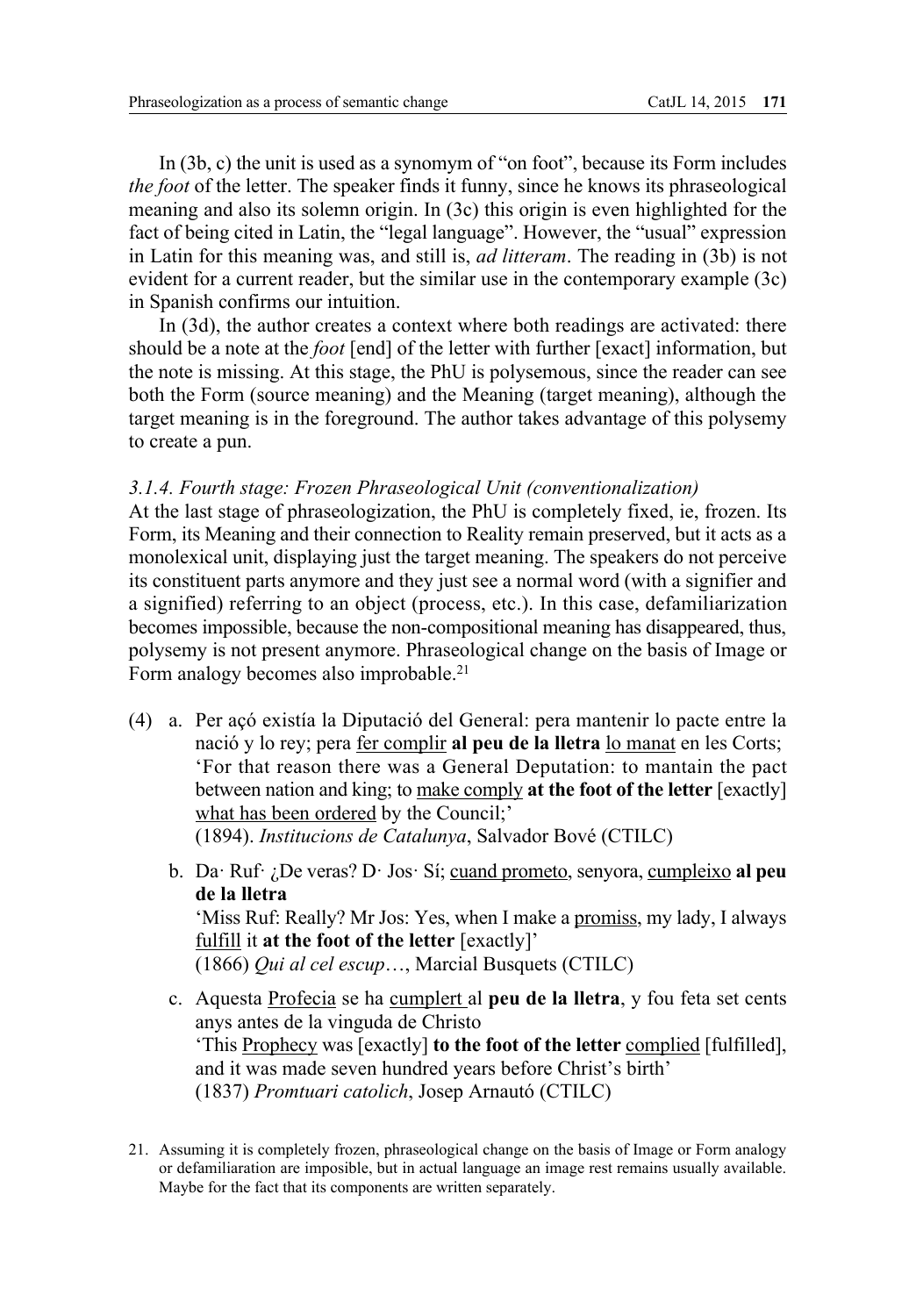At this point, it is a (poly)lexical unit with no special pragmatic value and the cycle starts again. As we can see (4a), it is likely to be combined with *complir* 'comply' and laws or regulations (4a), but it extends its scope and can be also used with *promesa* 'promise' (4b) or *profecia* 'prophecy' (4c).

## *3.2. Phraseological change*

By adopting a diachronic approach to phraseology, we can not only explain the creation process of PhU, but also their modifications through time, that is, phraseological change.<sup>22</sup> Except for some exceptions (Dräger 2012, Sánchez & Fuster 2012, 2014), this set of processes have been traditionally neglected by researchers. Nevertheless, we find it especially interesting, since it deals with the way historical and language change affect a polylexical linguistic element.

The following description of the process is mainly based upon Dräger's (2012: 204-ff) description of the three levels of Phraseological change and their interaction. In addition, we take into account the components of Phraseological meaning as described by Timofeeva (2012) and our observations of the phenomenon in corpora (c.f. Sánchez & Lozano 2015).

We should not forget that, once fixed, a PhU is a lexical unit, thus, it can evolve just like a monolexical word, by acquiring new meanings. However, especially while being in stage 3, it is also a special kind of lexical unit, since it conveys a Denotative (non-compositional) Meaning through a (compositional) Form. Speakers tend to motivate this connection through the Image, basing on the Reality (world knowledge and knowledge of the context). But the PhU was



Figure 2. Phraseological change.

22. Fleischer (1982: 193-194) & Barz (1985: 193) refer to this process as "secondary phraseologization".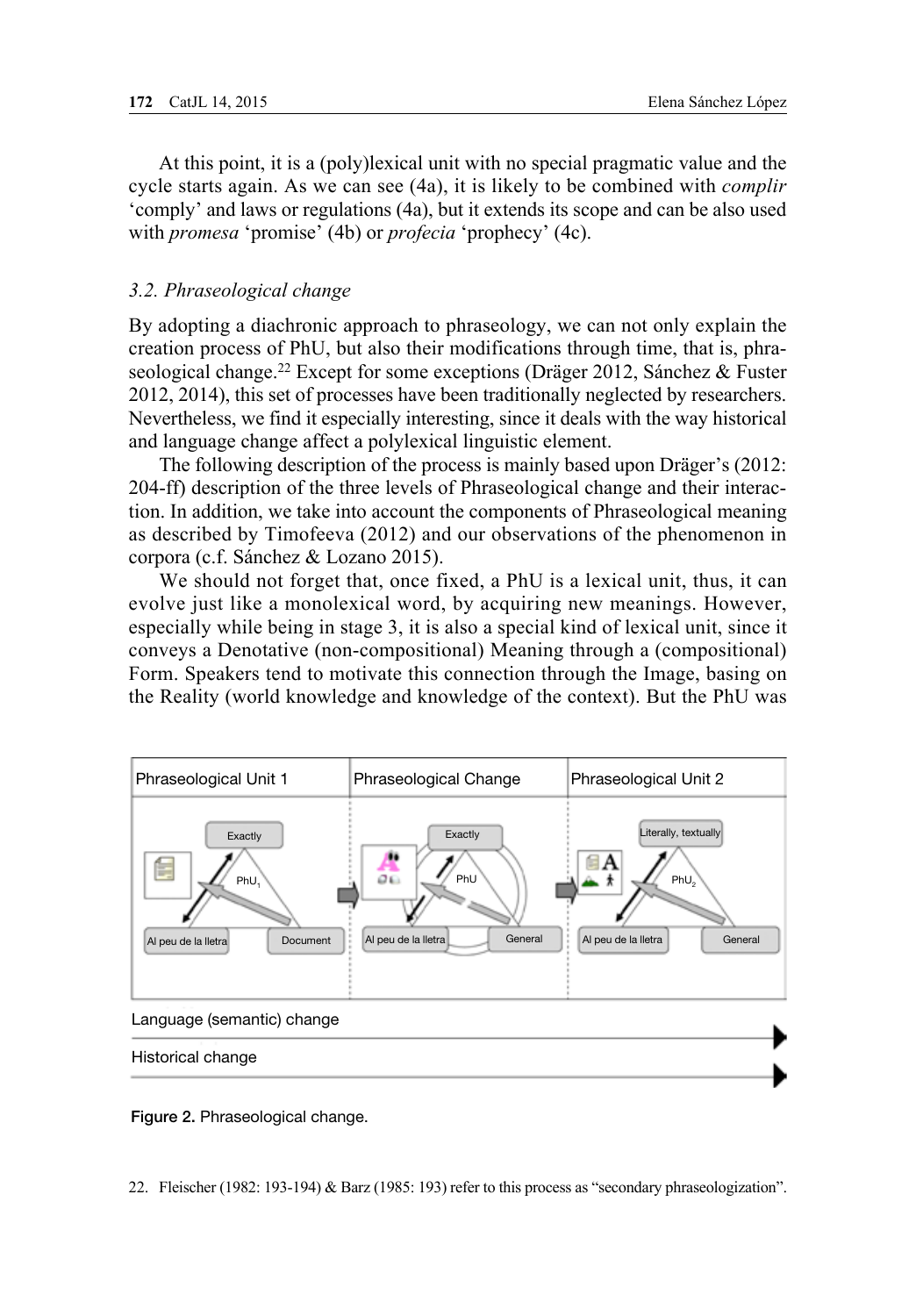created somewhere in the past, which means that Reality, as well as Language have changed since then. These changes affect the relation between the three parts of the PhU (and the Image, the component holding them together).

At stage 3, speakers cannot see the physical situation anymore. The *letter* [document] is not present and *at the foot of a letter* is perceived as a unit. Thus, the primary interpretation of the unit, the Image, is a letter with feet. Since the non-compositional reading is not compatible to reality, speakers identify it as a figurative meaning and tend to make sense of it by means of analogy. Since the speaker knows that *al peu de la muntanya* 'at the foot of the mountain' implies proximity and that a document has letters on it, he concludes the expression means [proximity to a document], ie, literally, textually. The existence of the PhU *a la lletra*, *ad litteram* [to the letter] favours this reading. Therefore, a new meaning arises (5a,b).

(5) a. Y allargántmela 'ns despedirem, prometent, per ma part, retornarlhi aquella á la major brevetat. Esta, copiada **al peu de la lletra**, estaba concebuda en los termes següents. "A En Llorens del Puig."

 'And giving it [the letter] to me, we said goodbye, promising, on my side, to give it back to her as soon as possible. It, copied **at the foot of the letter** [literally], was written in the following terms. "To Mr. Llorens del Puig."'

 (1880) *La familia del Mas dels Salzers*, Gayetà Vidal de Valenciano (CTILC)

b. Repetirem ara copiantlas y traduhintlas **al peu de la lletra** las no menos memorables paraulas de un mestre de la ciencia de la Administració, de Sir Henry Cole

 'We will now repeat, copying and translating them **at the foot of the letter** [literally], the non less memorable words of a master of Administration science, of Sir Henry Cole'

## *3.3. Summing up*

Since Phraseologization is a long process, in this case starting in the  $15<sup>th</sup>$  century, we present a summing up table with its key elements. We include: the different stages regarding phraseology and diachronic linguistics, the Form of the combination at each stage, its Phraseological meaning, the relevant utterance-type context and the Image emerging at each step.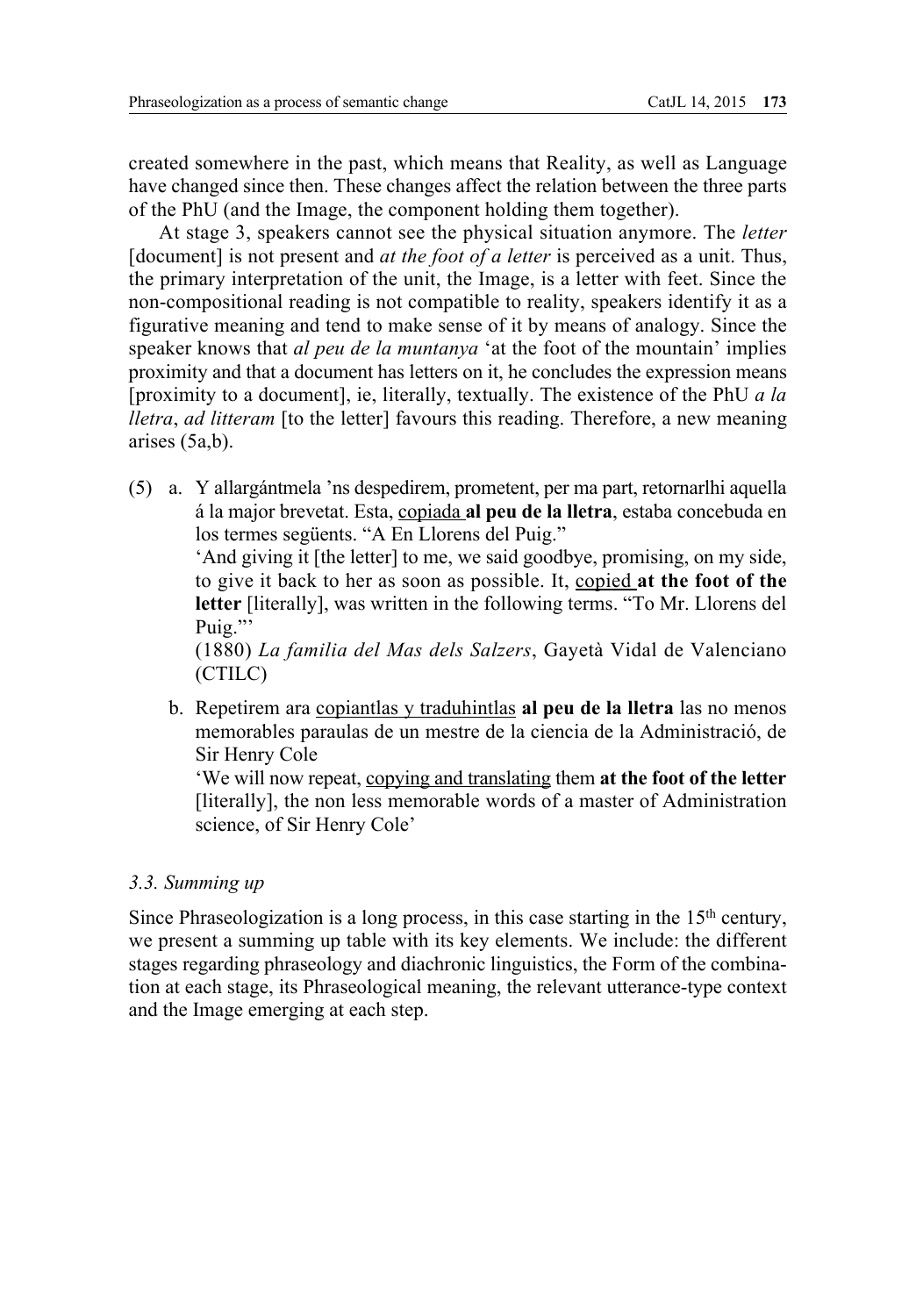| Phraseologization: al peu de la lletra             |                             |                                                                 |                                                                                             |                                                       |
|----------------------------------------------------|-----------------------------|-----------------------------------------------------------------|---------------------------------------------------------------------------------------------|-------------------------------------------------------|
| <b>Stages</b><br>(phraseology)                     | 1. Free Word<br>combination | 2. Restricted Word 3. Phraseological<br>combination             | meaning                                                                                     | 4. Frozen<br>Unit with figurative Phraseological Unit |
| Stages<br>(diachronic<br>linguistics) <sup>*</sup> | Initial stage               | Bridging context                                                | Switch context                                                                              | Conventionalization                                   |
| Form                                               | Al peu de                   | [s.th. important]<br>al peu de la legal<br>document]            | Complir [les<br>instruccions]<br>al peu de la lletra                                        | Complir les<br>instruccions<br>al peu de la lletra    |
| Phraseological Ø<br>meaning                        |                             | At the end of the<br>document                                   | Exactly                                                                                     | Exactly<br>Literally<br>Textually                     |
| Utterance-type Unconstrained<br>context            |                             | (still not a unit)                                              | (as a unit)<br>Complir                                                                      | (as a unit)<br>Complir<br>Copiar                      |
|                                                    | Unconstrained               | Legal texts                                                     | Used in new<br>communication<br>contexts                                                    | Unconstrained                                         |
|                                                    | Not relevant                | Handwriting<br>Dispositions at<br>the end of legal<br>documents | Previous context<br>conventionalized<br>in the unit, but not<br>actively present<br>anymore | Typing                                                |
| Image                                              | Ø<br>(Source meaning)       | Image: end of<br>document<br>(Target meaning 1<br>foregrounded) | Image: a letter with $\varnothing$<br>feet<br>(Source meaning<br>backgrounded)              | (Target meaning2)                                     |

#### Table 4. Phraseologization process of *al peu de la lletra*

\* Stages of acquisition of grammatical meaning according to Heine (2002: 86).

## **4. Concluding remarks**

Phraseological Units, far from being anomalous, are quite ordinary language items underlying semantic change.

Phraseology is the ideal "test bench" to prove the general validity of the *Invited Inferencing Theory of Semantic Change*. Since Phraseological Units carry a heavier semantic load, the conventionalized implicatures are more visible in them than in other language elements. Therefore, the different change stages are also more evident.

A prototypical context description is essential to understand the process. In fact, the initial context is part of the unit because it becomes conventionalized, although speakers do not always know how to interpret it. In these cases, the Image arising is also an important factor leading to semantic change.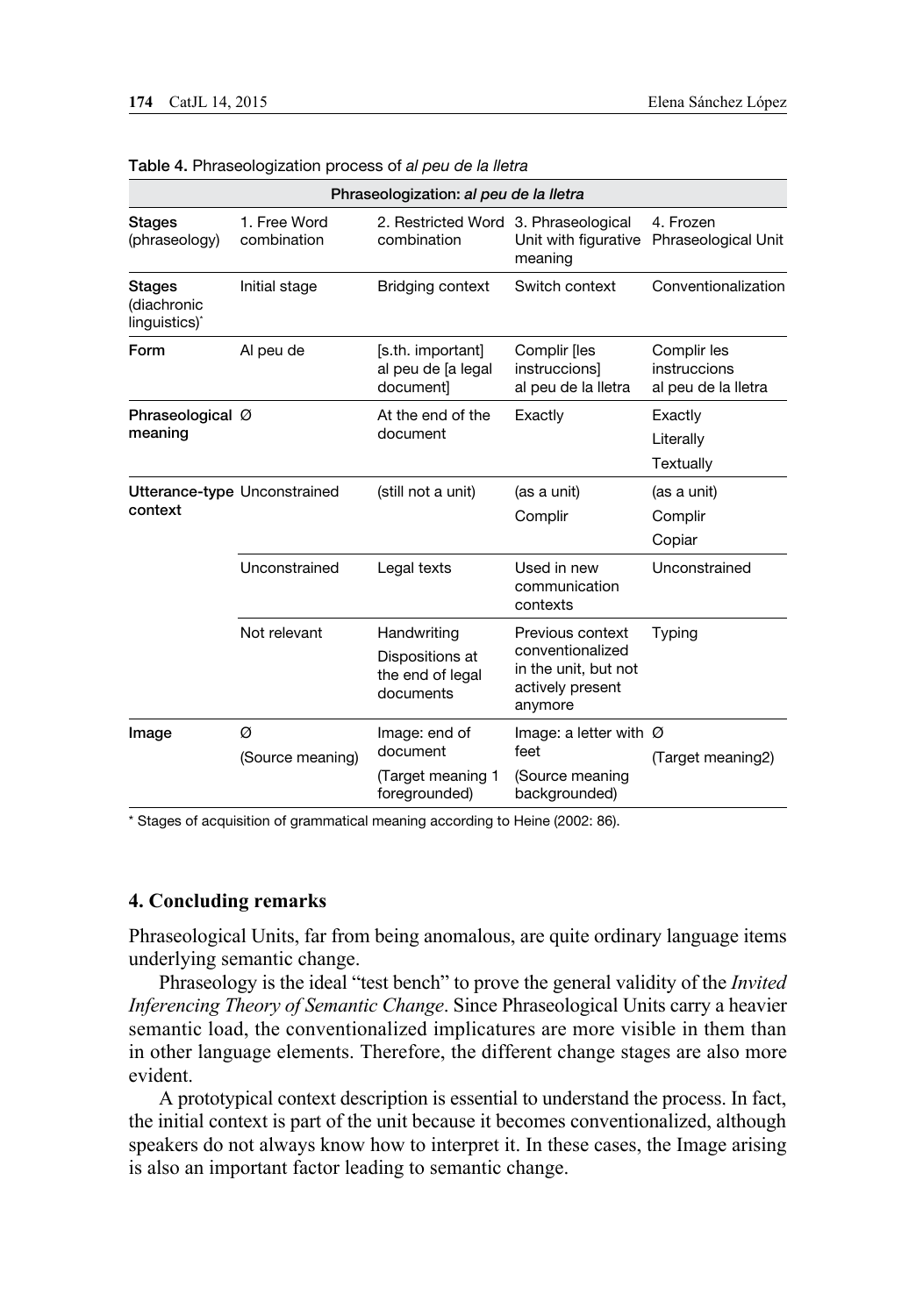## **References**

- Baranov, A. & Dobrovol'skij, D. (1996). «Idiomatichnost' i idiomy», *Voprosy jazykoznanija* 5, pp. 51-64. [cited by Timofeeva (2012)]
- Barcelona Sánchez, A. (2000). *Metaphor and metonymy at the crossroads. A cognitive perspective*. Berlin and New York: Mouton de Gruyter.
- Barz, Irmhild (1985). «Primäre und sekundäre Phraseologisierung». In: Fleischer, Wolfgang (ed.). *Textbezogene Nominationsforschung. Studien zur deutschen Gegenwartssprache.* Akademie der Wissenschaften der DDR. Zentralinstitut für Sprachwissenschaft. Linguistische Studient, Reihe a, 123. Berlin, pp. 119-140.
- Buenafuentes de la Mata, Cristina (2002). «Procesos de gramaticalización en el estudio de los compuestos del español: el caso del elemento mal/a(-)». *Anuari de Filologia*: XXIII-XIV, pp. 11-12. Barcelona: Universitat de Barcelona.
- Burger, Harald (1996). *Phraseologie: ein internacionales Handbuch zeitgenössischer Forschung*. Berlin: De Gruyter.
- Burger, Harald (2010). *Phraseologie: eine Einführung am Beispiel des Deutschen*. Berlin: Erich Schmidt.
- Bybee, Joan. (2007). *Frequency of Use and the Organization of Language*. Oxford: Oxford University Press.
- Corpas, Gloria (1996). *Manual de fraseología española*. Madrid: Gredos.
- Cuenca, M. Josep (2000). «L'estudi de les construccions idiomàtiques des de la lingüística cognitiva i l'anàlisi contrastiva». In: Salvador, Vicent & Piquer, Adolf (eds.) *El discurs prefabricat. Estudis de fraseologia teòrica i aplicada*. Castelló: Publicacions de la Universitat Jaume I, pp. 33-48.
- Dobrovol'skij, Dmitrij and Piirainen, Elisabeth (2005). *Figurative language: cross-cultural and cross-linguistic perspectives*. Oxford: Elsevier.
- Dräger, Marcel (2012). «Plädoyer für eine diachrone Perspektive in der Phraseographie». In: Filatkina, Natalia; Kleine-Engel, Ane; Dräger, Marcel & Burger, Harald (ed.): *Aspekte der historischen Phraseologie und Phraseographie*. Heidelberg: Winter, pp. 193-226.
- Fleischer, Wolfgang (1982). *Phraseologie der deutschen Gegenwartssprache*. Leipzig.
- Garachana, Mar (2012). *Teoría de la gramaticalización. Estado de la cuestión*. Unpublised masnuscript, Universitat de Barcelona. <http://www.academia. edu/11963627/Teor%C3%ADa\_de\_la\_Gramaticalizaci%C3%B3n.\_Estado\_de\_ la\_cuesti%C3%B3n>
- Garachana, Mar (2014). «Gramática e historia textual en la evolución de los marcadores discursivos. El caso de no obstante». *Rilce: Revista de Filología Hispánica* 30.3: 959-984.
- Garachana, Mar and Rosemeyer, Malte (2011). «Rutinas léxicas en el cambio gramatical. El caso de las perífrasis deónticas e iterativas». *Revista de Historia de la Lengua Española* 6, pp. 35-60.
- Heine, Bernd; Claudi, Ulrike and Hünnemeyer, Friederike (1991). *Grammaticalization: A conceptual framework*. Chicago: University of Chicago Press.
- Heine, Bernd and Kuteva, Tania (2002). *World Lexicon of Grammaticalization*. Cambridge: Cambridge University Press.
- Hopper, Paul and Traugott, Elizabeth C. (1993/2003). *Grammaticalization*. Cambridge: Cambridge University Press.
- Horn and Ward (eds.) (2004). *The Handbook of Pragmatics*. Oxford: Blackwell.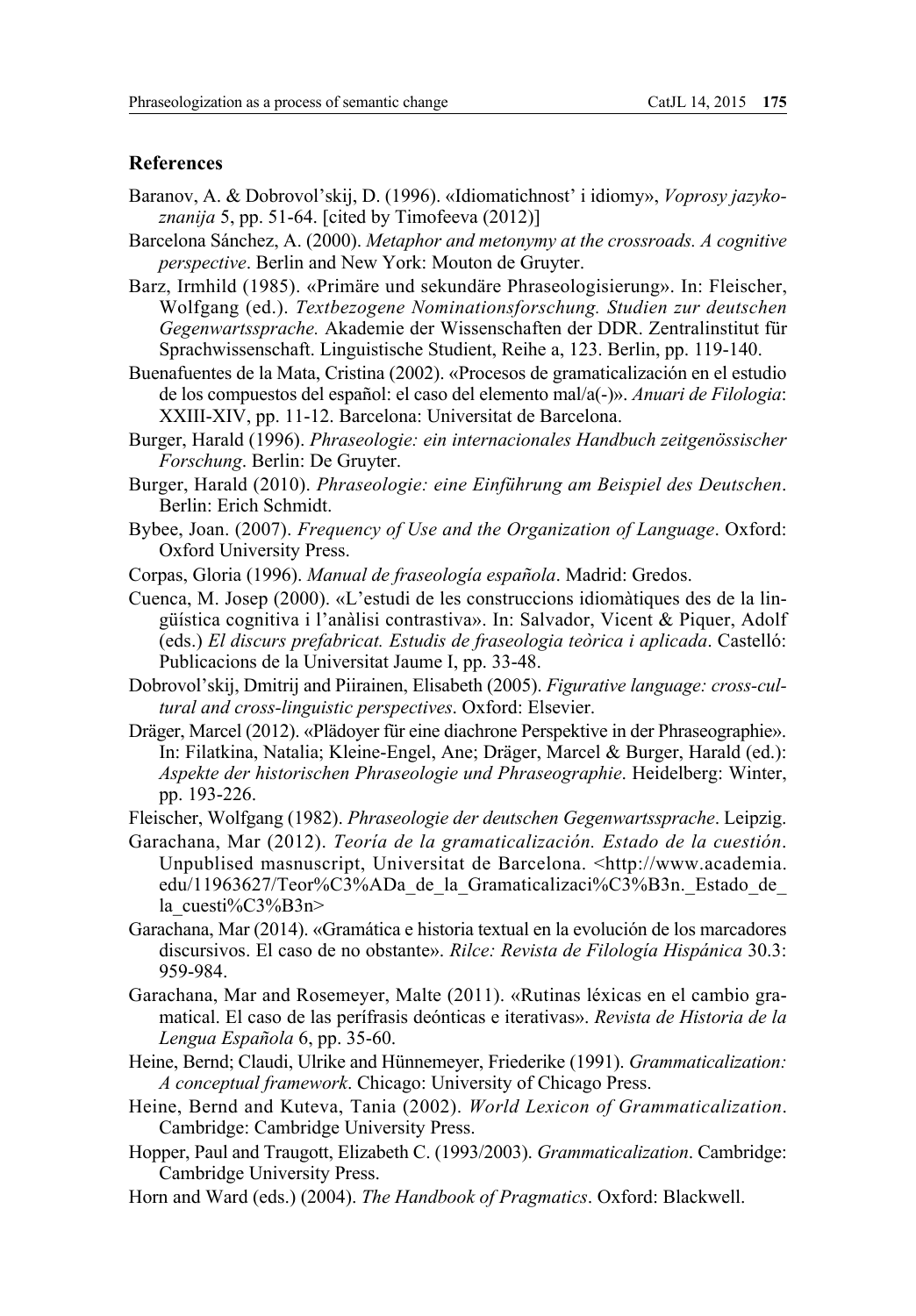- Howarth, Peter (2000). «Describing diachronic change in English phraseology». In: Corpas, Gloria (ed.): *Las lenguas de Europa: estudios de fraseología, fraseografía y traducción*. Granada: Universidad de Granada, pp. 213-230.
- Huang, Yan (2007). Pragmatics. Oxford: Oxford University Press.
- IEC. *Corpus Textual Infomatitzat de la Llengua Catalana* (CTILC). (Ctilc.iec.cat, 22.05.2015).
- Levinson, Stephen ([2000] 2004). *Significados presumibles: la teoría de la implicatura conversacional generalizada*. Madrid: Gredos.
- Lewandowska-Tomaszczyk, Barbara (1985). «On semantic change in a dynamic model of language». In: Fisiak, Jacek (ed.) *Historical semantics. Historical Word-Formation*. Berlin: Mouton de Gruyter, pp. 297-323.
- Martí Sánchez, Manuel (2005). «Explorando la definición real de los fraseologismos». *Círculo de Lingüística Aplicada a la Comunicación* (clac) 24. Madrid: Universidad Complutense de Madrid, pp. 47-73.
- Martines, Josep (2000a). «L'expressió de les emocions i la creativitat lèxica: *estimar* 'amar', entre l'eufemisme i la metàfora cultural». In: *Actas del* VIII *Congreso Internacional de la Asociación Hispánica de Literatura Medieval. Santander, setiembre, 1999*. Santander: UIMP, pp. 1221-1243
- Martines, Josep (2000b). «El canvi lèxic en català (ss. XVI-XX). Una aproximació des de la lexicologia diacrònica cognitiva (i). Les novetats i la llengua catalana». In: Jornades de la Secció Filològica de l'Institut d'Estudis Catalans a la Universitat *d'Alacant el dia 16 d'octubre de 1998*. Barcelona: IEC, pp. 35-64.
- Martines, Josep (2012a). «La integració conceptual o *blending* i l'arc de Sant Martí. Vers una semàntica cognitiva diacrònica i cultural», *eHumanista-IVITRA*, 2, p. 240-270
- Martines, Josep (2012b). «El canvi semàntic a propòsit de *enze*, *enza.* Estudi del lèxic d'Enric Valor». *Ítaca. Revista de Filologia*, 2, pp. 143-204.
- Martines, Josep (2013). «El verb *estimar* i l'amor hereós i Joan Roís de Corella. Un acostament segons la pragmàtica diacrònica», *Afers*, 76, pp. 717-739.
- Martines, Josep (forthcoming). «Diacronia i neologia: canvi semàntic, subjectivació i representació del pensament. El català esmar, des de 'taxar' fins a 'inferir' i 'imaginar' i més enllà». *Caplletra* 59.
- Martines, Josep (forthcoming). «L'émergence des futurs épistémiques romans. L'exemple du catalan médiéval du XIIIème siècle». In: Laura Baranzini *et al.* (ed.), *Le futur dans les langues romanes*, Peter Lang.
- Martines, Vicent (dir.). *Corpus Informatitzat de la Gramàtica del Català Antic* (CIGCA).
- Martines, Vicent (dir.). *Corpus Informatitzat de la Gramàtica del Català Modern* (CIGCatMod).
- Meillet, Antoine (1912/1958). «L'evolution des formes gramaticales». *Scientia*, 12(6), pp. 384-400 (reimpr. Meillet 1958: 130-148).
- Meillet, Antoine (1958). *Linguistique historique et linguistique générale*. Paris: Champion.
- Narrog, Heiko and Heine, Bernd (eds.) (2011a): *The Oxford Handbook of Grammaticalization.* Oxford: Oxford University Press.
- Narrog, Heiko & Heine, Bernd (eds.) (2011b). «Introduction». In: Narrog, Heiko & Heine, Bernd (eds.). *The Oxford Handbook of Grammaticalization.* Oxford: Oxford University Press, pp. 1-16.